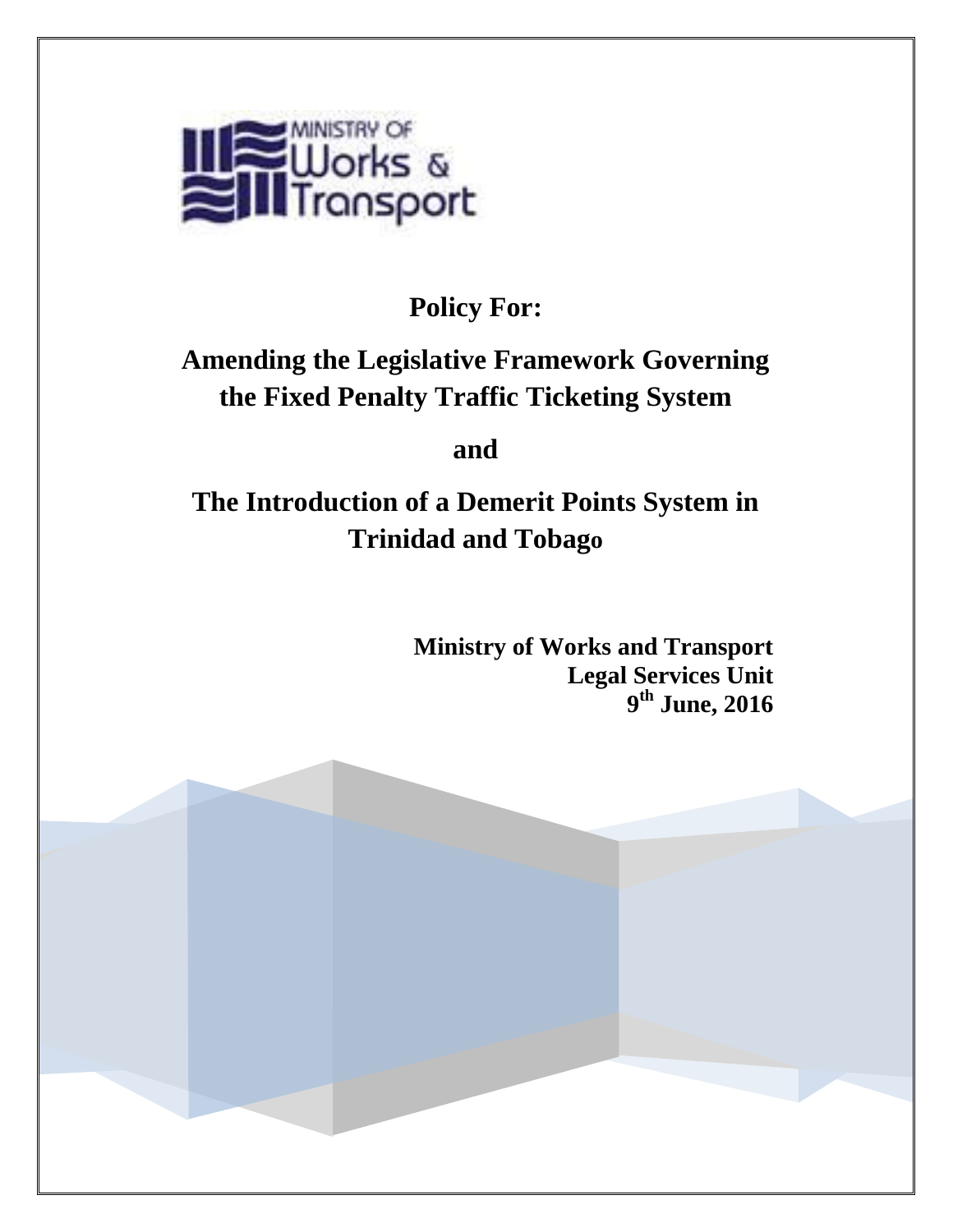### **Table of Contents**

| ESSENTIAL FEATURES OF THE PROPOSED DEMERIT POINTS SYSTEM IN TRINIDAD AND |
|--------------------------------------------------------------------------|
|                                                                          |
| KEY RECOMMENDATIONS FOR REFORM OF THE TICKETING SYSTEM 17                |
|                                                                          |
|                                                                          |
|                                                                          |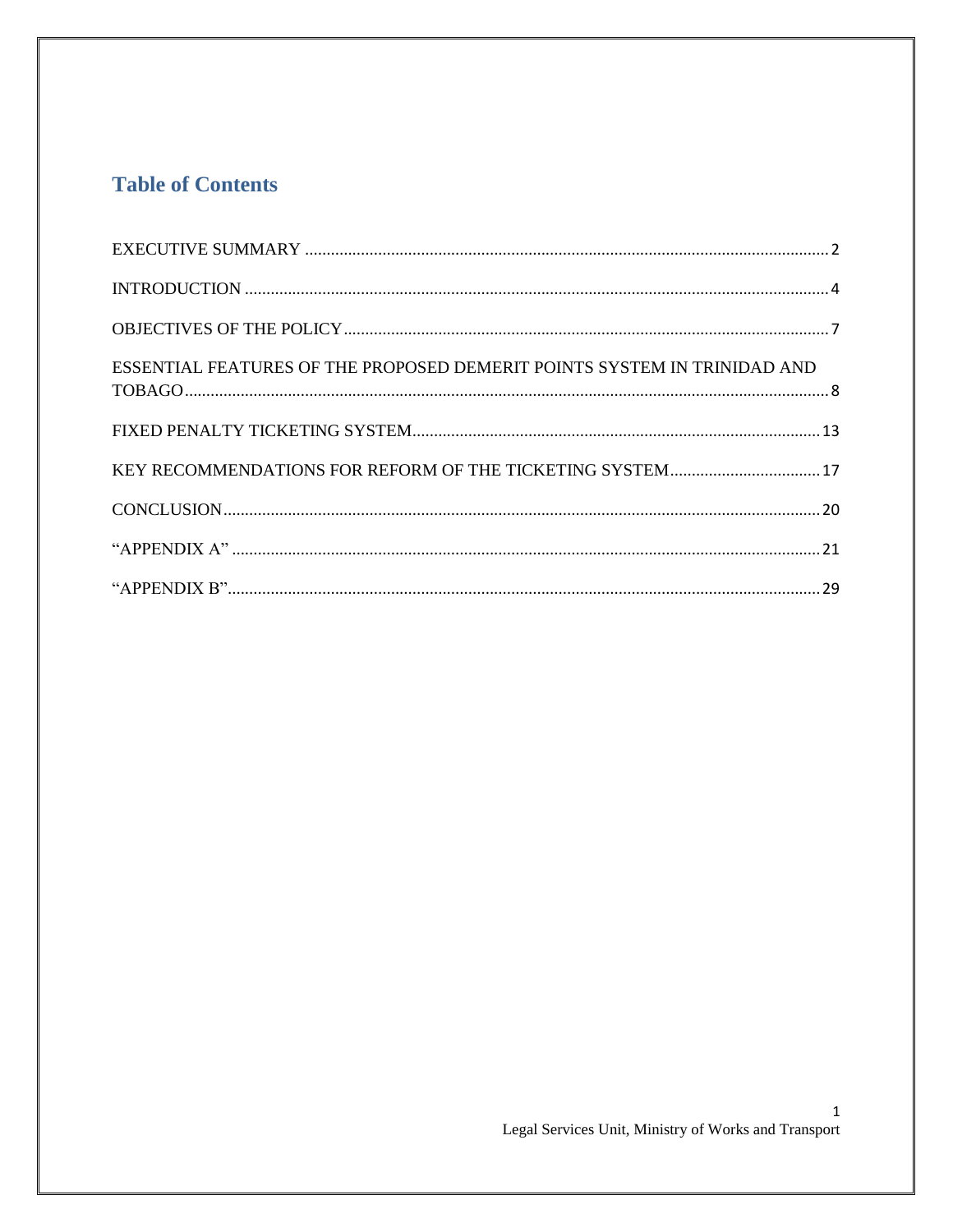# <span id="page-2-0"></span>**EXECUTIVE SUMMARY**

- 1. The Ministry of Works and Transport (MOWT) bears the responsibility for the continued development and implementation of traffic law enforcement measures and strategies for the regulation of road use and promotion of road safety in Trinidad and Tobago. In the view of the MOWT, it has become necessary to implement a system of Demerit Points, which is aimed at engendering greater responsibility by those who drive on the nation's roads, by imposing a robust change of the attitudes and cultural behaviour of motorists towards road safety.
- 2. The proposed Demerit Points System initiative would allow for demerit points to be ascribed to a person's driver's licence, where a driver was issued with a fixed penalty notice or, convicted by a Court for a traffic violation under the **Motor Vehicles and Road Traffic Act, Ch. 48:50.**
- 3. Further, from an assessment of the current legislation, it is considered necessary that practical and modern amendments be made to the current **Motor Vehicles and Road Traffic Act, Ch. 48:50.** Additionally, the Ministry is proposing to have the **Motor Vehicles and Road Traffic (Enforcement and Administration) Act, Ch. 48:52** repealed and anchored into the **Motor Vehicles and Road Traffic Act, Ch. 48:50** in line with the approach adopted under the **Motor Vehicle and Road Traffic Bill, 2016**. Aligned with the consolidation of these two pieces of legislation, would be the incorporation of new legislative provisions for:
	- New, convenient and flexible methods of payment for fixed penalties at any State Bank or online;
	- The introduction of a "Notice of Contest", where a driver wishes to contest a fixed penalty ticket before the Court;
	- Imposition of non-conventional sanctions by the Court for non-payment of tickets, for example, a court order instructing the Licensing Authority to prohibit all transactions with the traffic offender until the fine for the fixed penalty violation has been paid in full; and
	- The use of technology to provide seamless connectivity and real time information sharing of drivers' records between the Licensing Authority, the Courts and the Trinidad and Tobago Police Service (TTPS).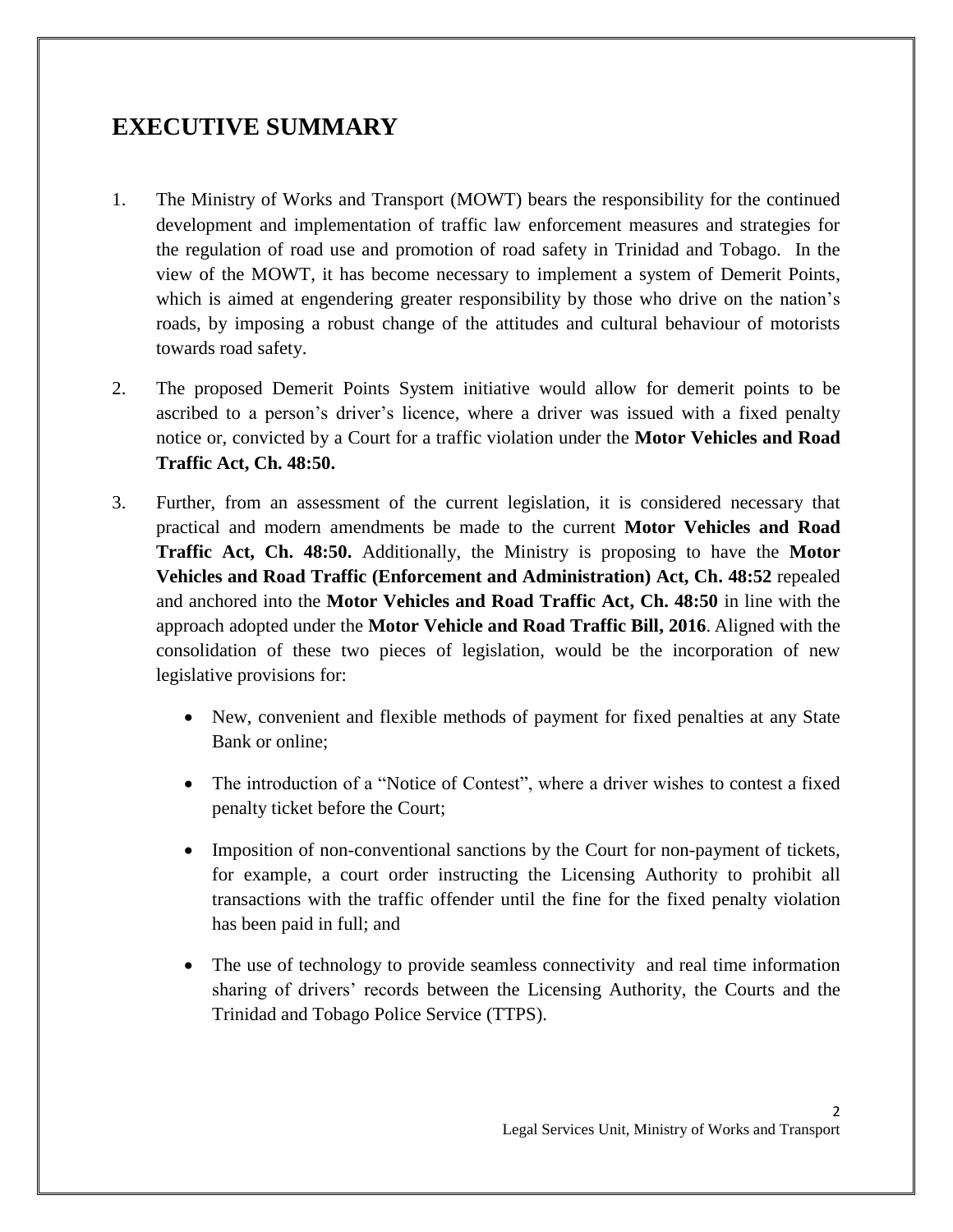4. The Ministry examined the legal framework of other Commonwealth jurisdictions that have similar demerit points systems to determine the key features which are necessary for the successful operation of a demerit points system in Trinidad and Tobago. These jurisdictions included Australia (South Australia), Canada (the province of Alberta), Jamaica and the United Kingdom.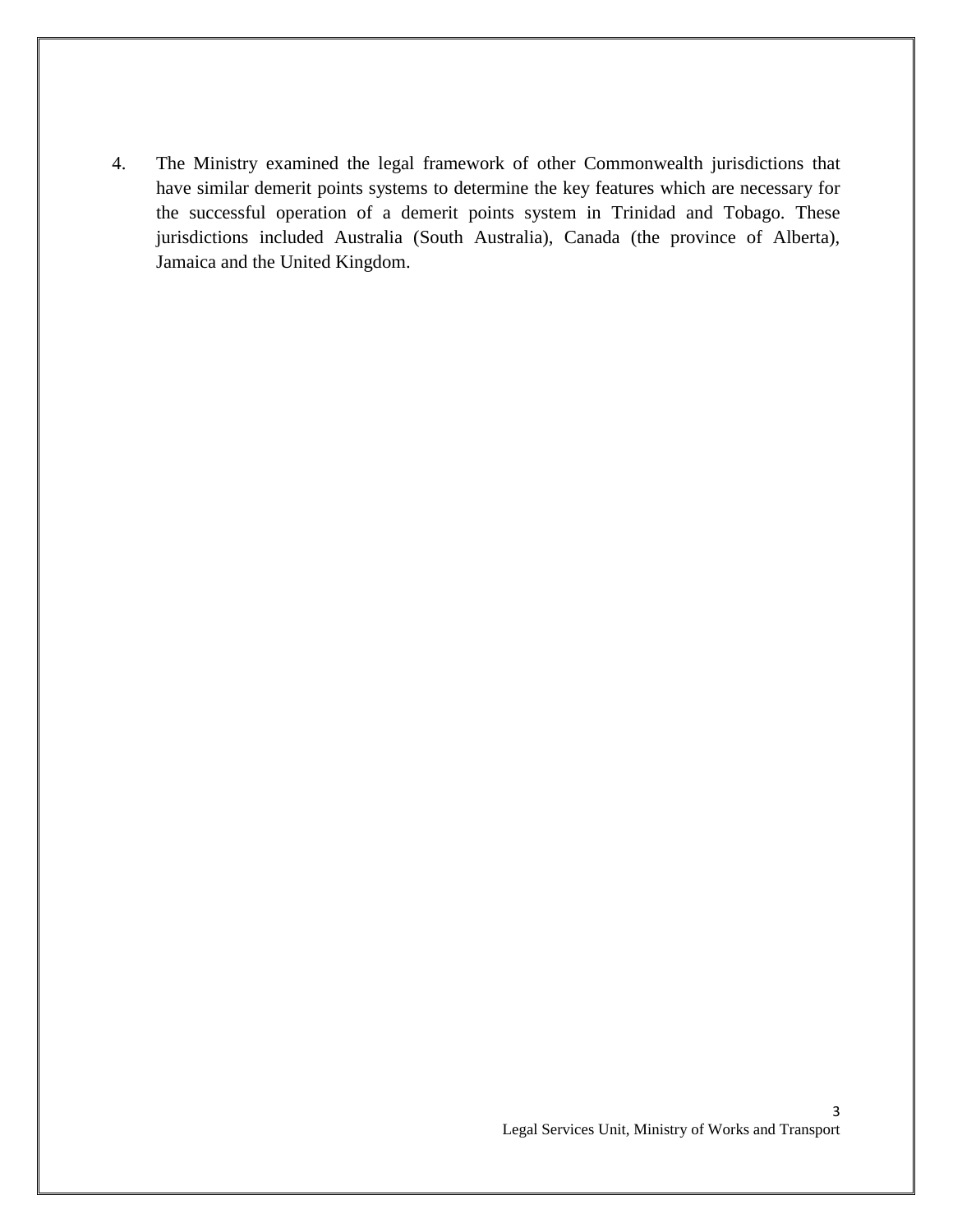## <span id="page-4-0"></span>**1. INTRODUCTION**

- 1.1 A system of Demerit Points within the framework of traffic law enforcement, will be aimed at engendering greater responsibility in those who drive on the nation's roads, by imposing a regime that will bring about a robust change in attitudes and encultured behaviour of motorists with respect to road safety awareness.
- 1.2 In many developed countries around the world, similar systems have proven effective in ensuring that citizens, who earn the privilege of driving when issued with a driver's permit, conduct themselves in a manner that does not pose a safety hazard to themselves and other road users. The proposed system, once effectively managed, will equip the Licensing Authority with the requisite information and empirical data, to exercise its new statutory powers to suspend the driver's permit of a habitually errant driver. This is made possible as the Demerit Points System assesses individual driving records for breaches of traffic laws and indicates when a driver should be barred from the privilege of driving on the nation's roadways, for a period of time.
- 1.3 The number of road accidents and road fatalities in Trinidad and Tobago continues to occur at an alarming rate. Notwithstanding this, the Ministry has already noted a downward trend in the incidents of road fatalities since the introduction of speed guns. However, there is still much room for improvement, and the Ministry's objective is to aggressively pursue a package of key legislative initiatives that will place Trinidad and Tobago on the path to being ranked among countries that have the safest roads and highways.
- 1.4 The Ministry is also of the belief that these legislative interventions will further assist in reducing the unacceptable state of general lawlessness permeating our society, since many serious crimes are committed with the use of vehicles on our roads. Towards this end, it is felt that the State has not done enough over the years to implement adequate measures that provide modern tools and procedures to facilitate effective enforcement of the traffic laws. Admittedly, some significant progress was made by the introduction of breathalyser and speed gun laws into our law enforcement landscape. However, Trinidad and Tobago continues to seriously lag behind with regard to the robust updating and review of its traffic laws, to ensure the safety of its citizens and to restore a sense of order on the nation's road network.
- 1.5 The unfortunate end result of this inaction is unbridled lawlessness on our roadways and high levels of road accidents, injuries and fatalities. These occurrences deprive our nation of the full potential of many bright and resourceful citizens, while placing psychological stress on law-abiding citizens, who make daily use of the nation's road network. In addition, incalculable man hours, finances and resources are lost as a consequence of the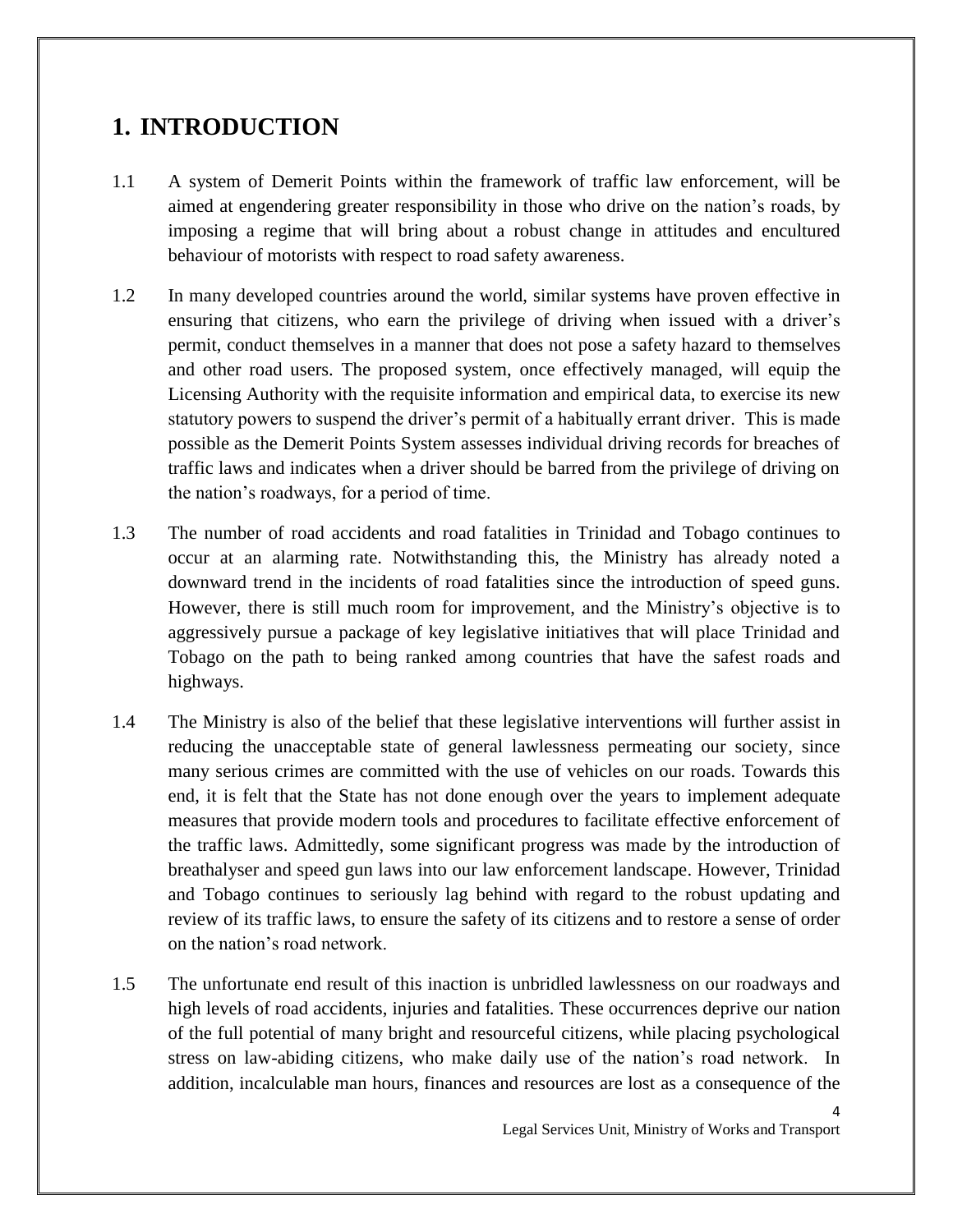diversion of the energies of State agencies, as well as the general citizenry, whenever any road traffic accident occurs.

- 1.6 In a *Trinidad Express* article dated April 21, 2016,<sup>1</sup> it was highlighted that in 2015, there were 127 fatal road accidents, in which 146 persons lost their lives. Sharon Inglefield, President of the local non-governmental group *"Arrive Alive"* was reported to have stated that, speeding accounts for 55% of road fatalities in Trinidad and Tobago.
- 1.7 In the year 2000, an attempt was made to introduce a Demerit Points regime in Trinidad and Tobago, via an amendment to the Motor Vehicles and Road Traffic  $Act^2$ . Unfortunately, this amendment contemplated the enactment of specific regulations by the President, in order for such a system to be operationalised. To date, no such regulations have been introduced and the matter has not received priority treatment for the last sixteen (16) years.
- 1.8 It must be stated however, that following an assessment of the experiences of other Commonwealth jurisdictions, including our CARICOM neighbour Jamaica, the Ministry holds the firm view that a Demerit Points System does not require the enactment of special regulations in order to be operationalised. The system can be achieved via a simple amendment to the parent Motor Vehicles and Road Traffic Act. The contemplation of regulations in accordance with the provisions of the Motor Vehicles and Road Traffic (Amendment) Act, 21 of 2000 was therefore ill-conceived and played a major role in delaying the implementation of the system in this country.
- 1.9 Another related area of profound concern and historical legislative neglect, is the country's Fixed Penalty Ticketing System. In 1979, the Fixed Penalty System was introduced in Trinidad and Tobago by the enactment of the **Motor Vehicles and Road Traffic (Enforcement and Administration Act) Chapter 48:52**. Its main purpose was to provide a convenient opportunity to drivers charged for prescribed offences under the Motor Vehicles and Road Traffic Act, to pay a lower "fixed penalty" fine into Court and thereby avoid the inconvenience of attending Court and the possible imposition of the maximum prescribed fine for the particular offence<sup>3</sup>. The provisions were also intended to reduce the amount of cases that could potentially be enrolled on the Court's case list. Once the fine is paid, the matter is dispensed with and there is no requirement for the full attention of a Magistrate.

 $\overline{\phantom{a}}$ 

<sup>&</sup>lt;sup>1</sup> Trinidad Express Newspapers article, "Arrive Alive: 55% road deaths caused by speeding" written by Camille Hunte, published on the 21<sup>st</sup> April, 2016. [>http://www.trinidadexpress.com/20160421/news/arrive-alive-55-road](http://www.trinidadexpress.com/20160421/news/arrive-alive-55-road-deaths-caused-by-speeding#main<)[deaths-caused-by-speeding#main<,](http://www.trinidadexpress.com/20160421/news/arrive-alive-55-road-deaths-caused-by-speeding#main<) accessed on 06/06/2016.

<sup>&</sup>lt;sup>2</sup> Sections 86A - 86C of the Motor Vehicles and Road Traffic Act, Ch: 48:50

<sup>&</sup>lt;sup>3</sup> "The preamble to the **Motor Vehicles and Road Traffic (Enforcement and Administration Act) Chapter 48:52** provides that the Act is *"An Act to provide for the punishment of motor vehicle and road traffic offenders without the necessity for a Court appearance, and matters incidental thereto"*.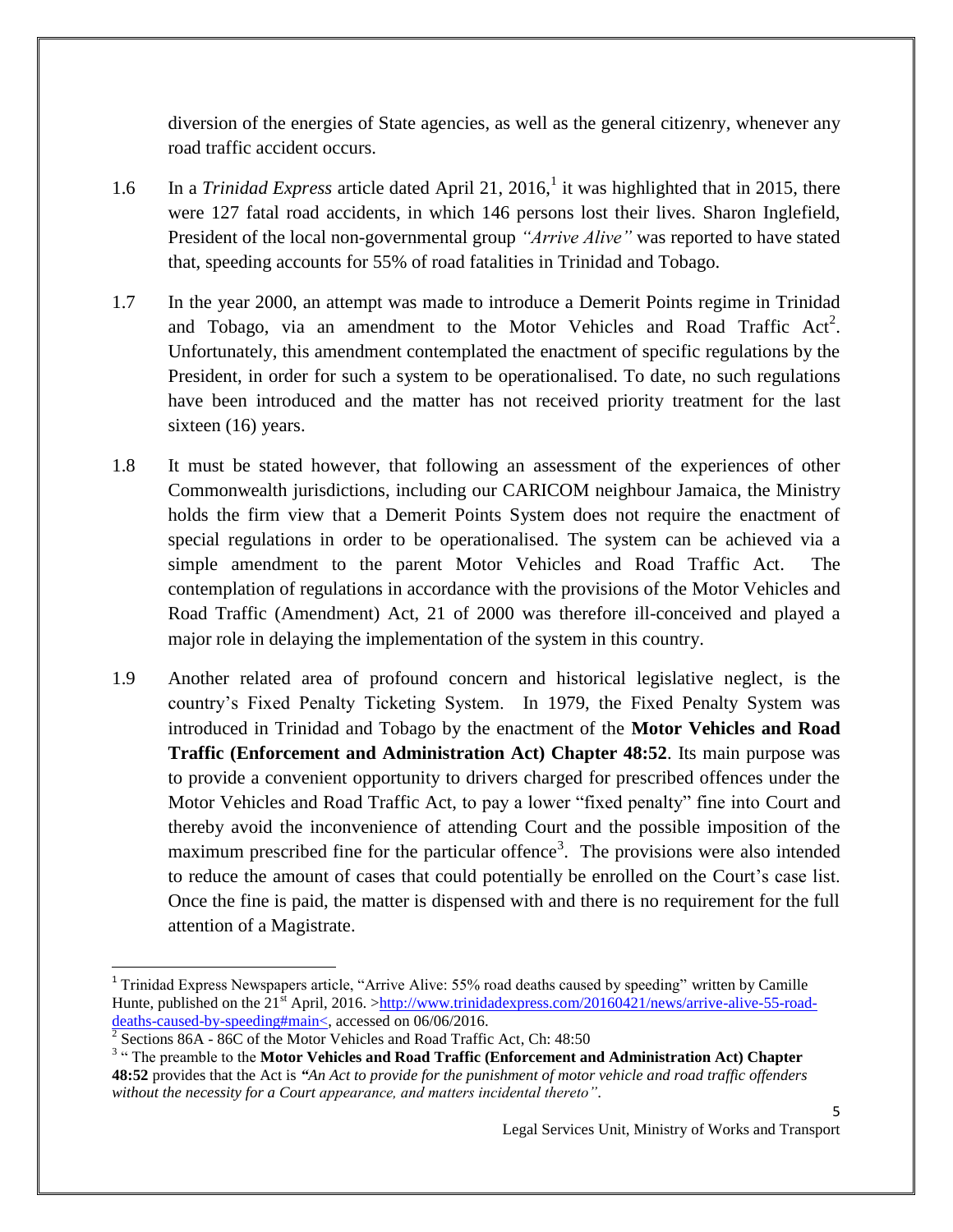- 1.10 The inability of the Fixed Penalty System to keep in line with modern technological advances in terms of management of documents and the expeditious disposal of cases reaching before the Courts have posed an administrative nightmare to the country's Magistracy. The archaic administrative processes that continue to plague the system have rendered it inefficient, burdensome and inconvenient. Additionally, the system is susceptible to corruption and as a result, statistics have proven that the State loses millions of dollars in potential revenue on an annual basis.<sup>4</sup>
- 1.11 Guidance regarding the modern philosophies and approaches that underpin legislation that treat with a Demerit Points System was obtained through the detailed analysis of relevant legislation in other jurisdictions. In particular, thorough review was made of the legislation implemented in South Australia, Australia<sup>5</sup>, the province of Alberta, Canada<sup>6</sup>, the United Kingdom,<sup>7</sup> and Jamaica<sup>8</sup>. This review<sup>9</sup> allowed the gleaning of key pointers and considerations that have formed the core of many of the proposals made in this policy document. In this regard, there is hardly any doubt that the proposals now being made are consistent with contemporary approaches that have proven to be both fair and effective in treating traffic law violations.

 $\overline{\phantom{a}}$ 

<sup>4</sup> See Tables 3 and 4 at pages 15 and 16.

<sup>5</sup> Australia: Motor Vehicles Act, 1959. [>http://www.austlii.edu.au/au/legis/sa/consol\\_act/mva1959172/](http://www.austlii.edu.au/au/legis/sa/consol_act/mva1959172/) <.

<sup>&</sup>lt;sup>6</sup> Alberta Canada: Traffic Safety Act Demerit Point Program and Service of Documents Regulation. Alberta Regulation 331/2002. > http://www.qp.alberta.ca/documents/Regs/2002 331.pdf <

<sup>7</sup> United Kingdom: Road Traffic Offenders Act, 1988.[>http://www.legislation.gov.uk/ukpga/1988/53/contents](http://www.legislation.gov.uk/ukpga/1988/53/contents) <.

<sup>&</sup>lt;sup>8</sup> Jamaica: Road Traffic Act, 1938.> [http://moj.gov.jm/sites/default/files/laws/Road%20Traffic%20Act\\_1.pdf](http://moj.gov.jm/sites/default/files/laws/Road%20Traffic%20Act_1.pdf) <.

<sup>&</sup>lt;sup>9</sup> See "Appendix A" at page 20.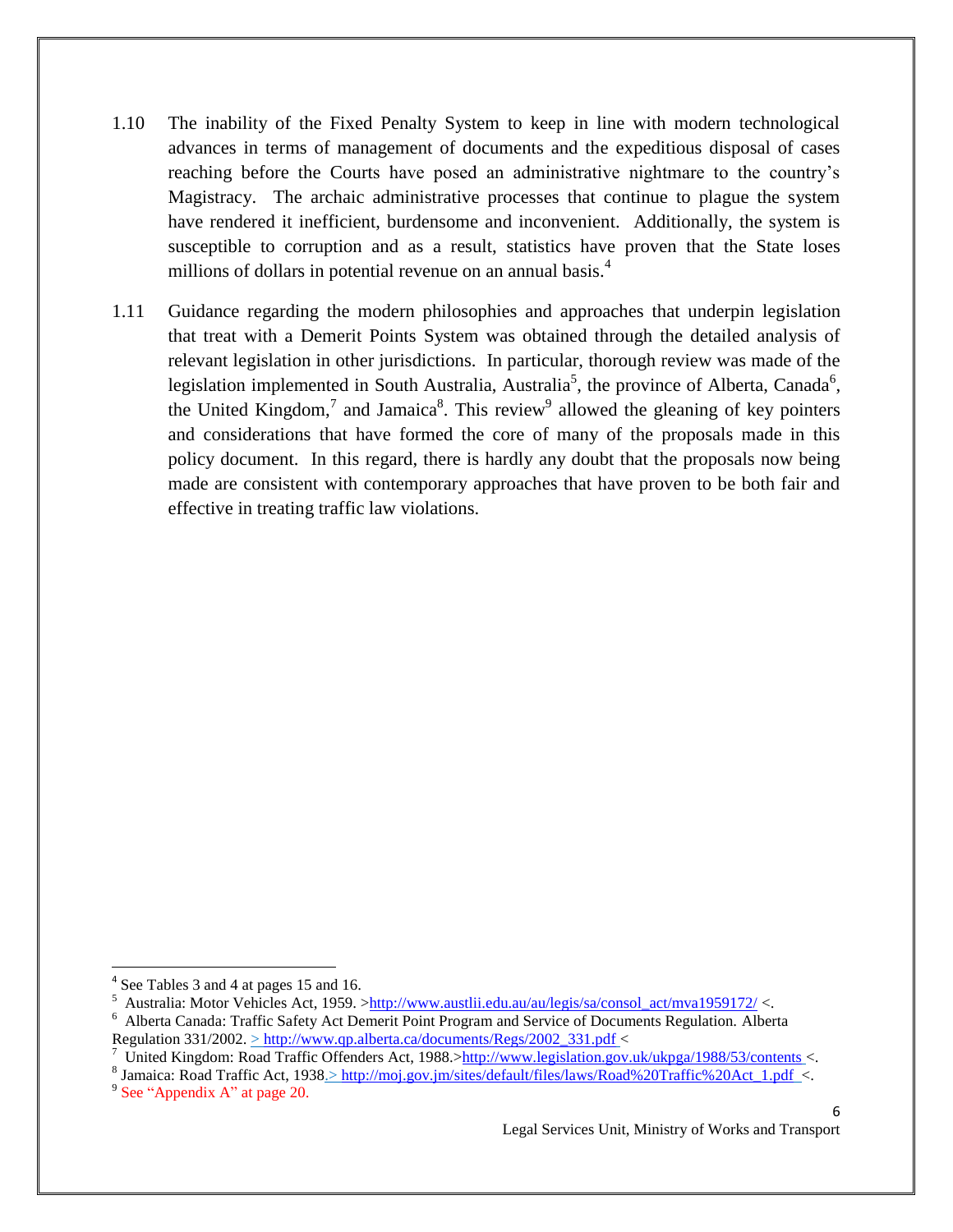# <span id="page-7-0"></span>**2. OBJECTIVES OF THE POLICY**

The objectives of this policy are to:-

- a) provide for the introduction of a legal and technological platform for the robust enforcement of offences under the **Motor Vehicles and Road Traffic Act Chapter 48:50** and **Motor Vehicles and Road Traffic (Enforcement and Administration) Act, Ch. 48:52** while ensuring an effective and efficient disposal of matters that reach the Courts;
- b) encourage and promote safety on the nation's road network;
- c) improve the standard of driving in Trinidad and Tobago by reducing the incidents of road traffic accidents;
- d) utilise a modern system of Demerit Points to target habitual violators of traffic laws;
- e) deter habitual violators of traffic laws by introducing the prospect of additional sanctions when certain traffic laws are breached;
- f) effect corrective and rehabilitative sanctions against violators of traffic laws; and
- g) propose key amendments to the Fixed Penalty Ticketing System that will ensure an improvement in its administrative processes and the easy disposal of traffic matters before the Courts.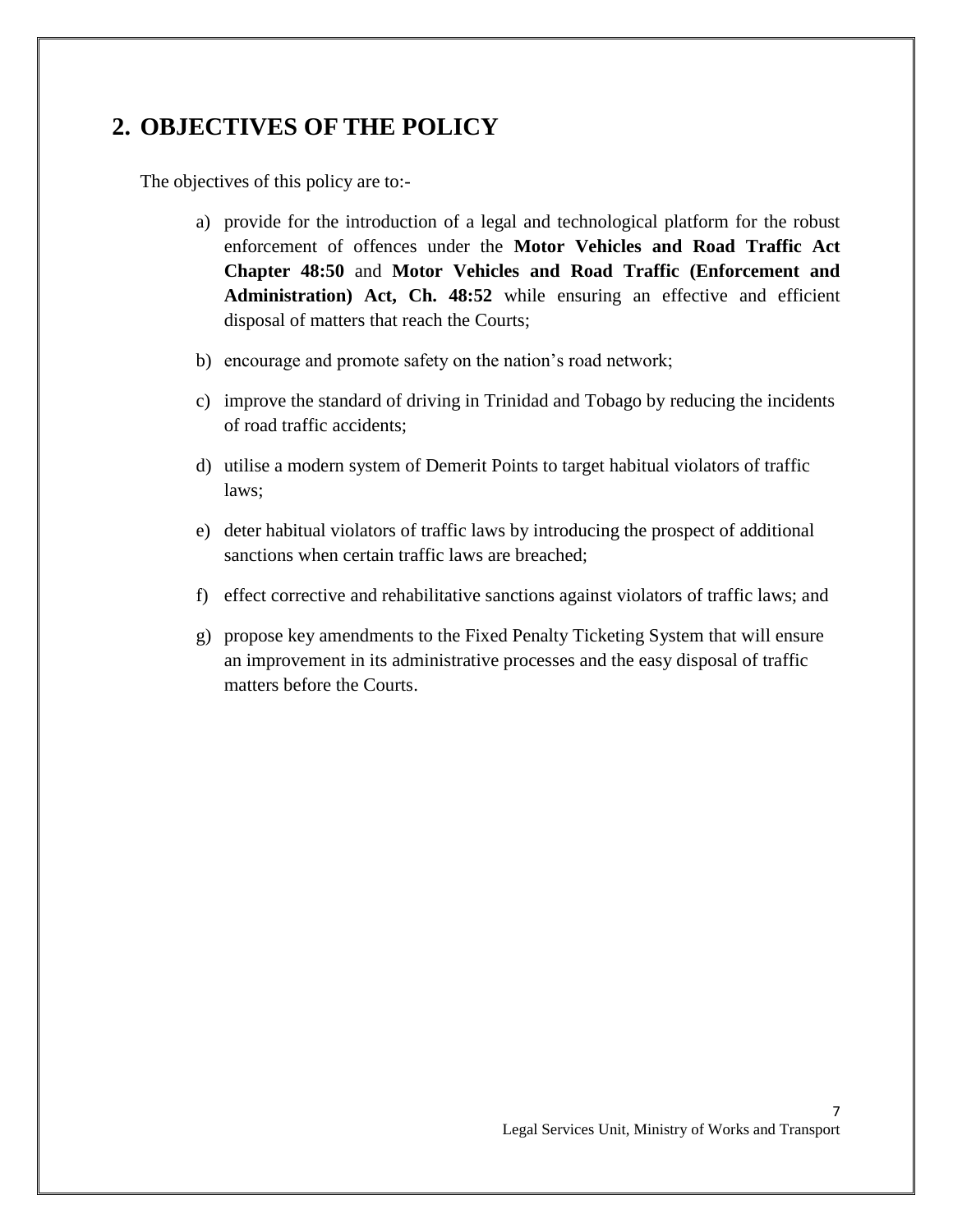## <span id="page-8-0"></span>**3. ESSENTIAL FEATURES OF THE PROPOSED DEMERIT POINTS SYSTEM IN TRINIDAD AND TOBAGO**

- 3.1 The proposed introduction of the Demerit Points System (DPS) will see certain traffic offences carrying prescribed demerit points, in addition to other stipulated penalties. The legislation to give effect to the DPS will be fashioned in a similar manner to that of the **Jamaica Road Traffic Act, 1938**<sup>10</sup>. The proposed list of offences that will attract demerit points would therefore be contained in a Schedule to the Motor Vehicles and Road Traffic Act, Ch. 48:50 together with the number of demerit points for each violation. This Schedule is appended hereto as **Appendix**  $B<sup>11</sup>$  and would take into consideration the distinction between moving and non-moving violations<sup>12</sup>. The points to be allotted for each violation would be commensurate with International Standards for similar types of offences. The points would range from two (2), which is generally the minimum, to fourteen (14), which is the maximum.
- 3.2 Where any of the prescribed offences are committed, the offender would be subject to the imposition of the penalties or fines stipulated in the legislation, along with the recording and endorsing of the stipulated number of demerit points in his record at the Licensing Authority. Where a specified number of points have been recorded within a stipulated period, the offender would face the prospect of disqualification from driving for a certain period and may be required to attend approved rehabilitative driving programmes before being re-issued with a driver's permit.
- 3.3 It is therefore proposed that a DPS in Trinidad and Tobago shall have the following key features:

#### **(A) Newly Licensed Driver**:

 $\overline{\phantom{a}}$ 

 A newly licensed driver, a person holding a licence for a period of twelve (12) months or less from the date of issuance, shall have his or her licence suspended for a period of one (1) year, upon the accumulation of seven (7) or more demerit points during the twelve (12) months period, from the date of the issuance of the driver's licence.

<sup>&</sup>lt;sup>10</sup> Jamaica Road Traffic Act, 1938. > [http://moj.gov.jm/sites/default/files/laws/Road%20Traffic%20Act\\_1.pdf](http://moj.gov.jm/sites/default/files/laws/Road%20Traffic%20Act_1.pdf) <.  $11$  See "Appendix B" at page 28

<sup>&</sup>lt;sup>12</sup> "Moving violation" is a term used to refer to instances where a traffic law is violated by a vehicle in motion. Some examples of moving violations are speeding, running a stop sign or red light, and driving under the influence of drugs or alcohol. "*Non-moving violation*", by contrast, refers to offences connected with parking or faulty vehicle equipment. Examples include parking in front of a fire hydrant, parking in a no-parking zone and excessive muffler noise.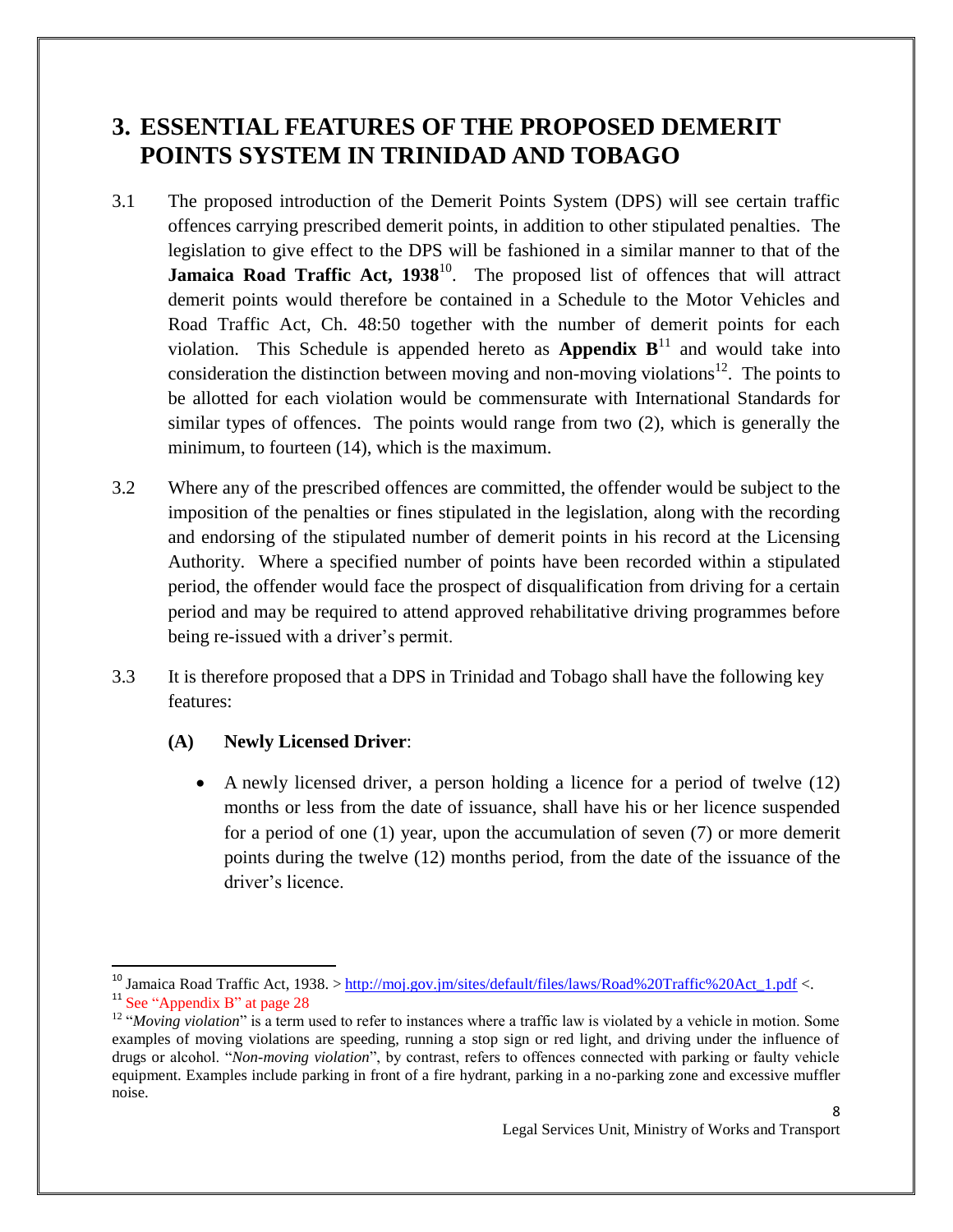- The newly licensed driver must return or surrender his or her suspended licence to the Licensing Authority.
- The driver shall not be allowed to take a test of competence to drive any vehicle of the same class that is endorsed on the suspended licence, or a vehicle of any other class, during the period of suspension.
- After the expiration of a one (1) year suspension period, the newly licenced driver would be required to present him or herself to the Licensing Authority/Transport Commissioner and submit an application along with the prescribed fee, for the reissue of his or her licence.

#### **(B) Fully Licensed/Experienced Driver:**

 It is recommended that a fully licensed driver, meaning a person holding a licence in excess of twelve (12) months from the date of issuance, shall be disqualified as follows:

> (a) Where the driver has accumulated within three (3) years, ten (10) or more but less than fourteen (14) demerit points, he or she shall be disqualified from holding or obtaining a driver's licence for a period of six (6) months;

> (b) Where the driver has accumulated within three (3) years, fourteen (14) or more but less than twenty (20) demerit points, he or she shall be disqualified from holding or obtaining a driver's licence for a period of one (1) year; and

> (c) Where the driver has accumulated within three (3) years, twenty (20) or more demerit points, he or she shall be disqualified from holding or obtaining a driver's licence for a period of two (2) years.

#### *Table 1: Demerit Points and Suspension periods*

| <b>Demerit Points accumulated</b><br>within three $(3)$ years | <b>Suspension period</b> |
|---------------------------------------------------------------|--------------------------|
| More than ten $(10)$ but less than fourteen $(14)$            | Six (6) months           |
| More than fourteen $(14)$ but less than twenty $(20)$         | One $(1)$ year           |
| More than twenty $(20)$                                       | Two $(2)$ years          |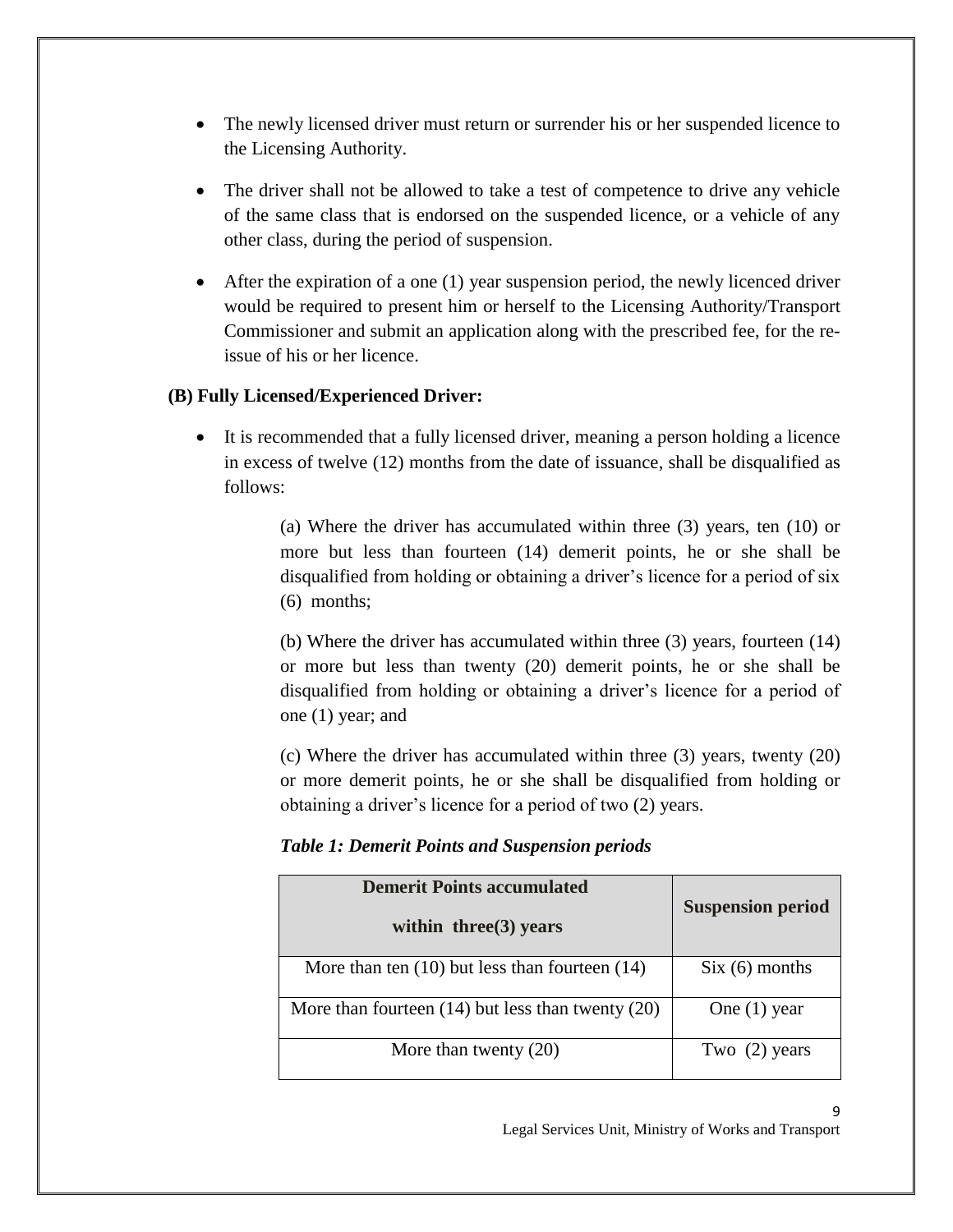- The fully licensed driver must surrender his or her suspended licence to the Licensing Authority.
- The driver shall not be allowed to take a test of competence to drive any vehicle of the same class that is endorsed on the suspended licence, or a vehicle of any other class during the period of suspension.
- After the expiration of the suspension period, the fully licensed driver shall present him or herself to the Licensing Authority/Transport Commissioner and submit an application for the re-issue of his or her licence. Where the period of suspension was for the period of six (6) months, the Licensing Authority/Transport Commissioner, may in its discretion, and based upon the nature of the violation(s) that led to the suspension, require that the driver participates in an approved rehabilitation programme and may also require that the driver re-sit and pass the driving test as a pre-requisite to having his or her licence re-issued.

#### **(C) Offence for Failure to Surrender Suspended Permit**

• Failure to return or surrender a suspended licence or permit to the Licensing Authority within the prescribed period would constitute an offence for which a person shall be liable to a fine of Five Thousand Dollars (\$5,000.00) and disqualification for an additional year.

#### **(D) Validity of Endorsement and Expungement of Points**

- Demerit points would remain valid for the period of three (3) years from the date of the commission of the offence or conviction for the offence, as the case may be. Accordingly, where a fixed penalty is issued and the penalty is paid, the requisite demerit points shall be attached to the driver's record from the date of commission of the offence. Where a driver is found guilty of an offence after appearance in Court, the requisite demerit points would be attached from the date of the conviction.
- A driver who, for a period of three (3) years from his or her last recorded violation, has not accumulated any Demerit Points, will be entitled to have all previous points cancelled from his or her record. In calculating the period of three (3) years, no account is to be taken of any period of disqualification of the licence.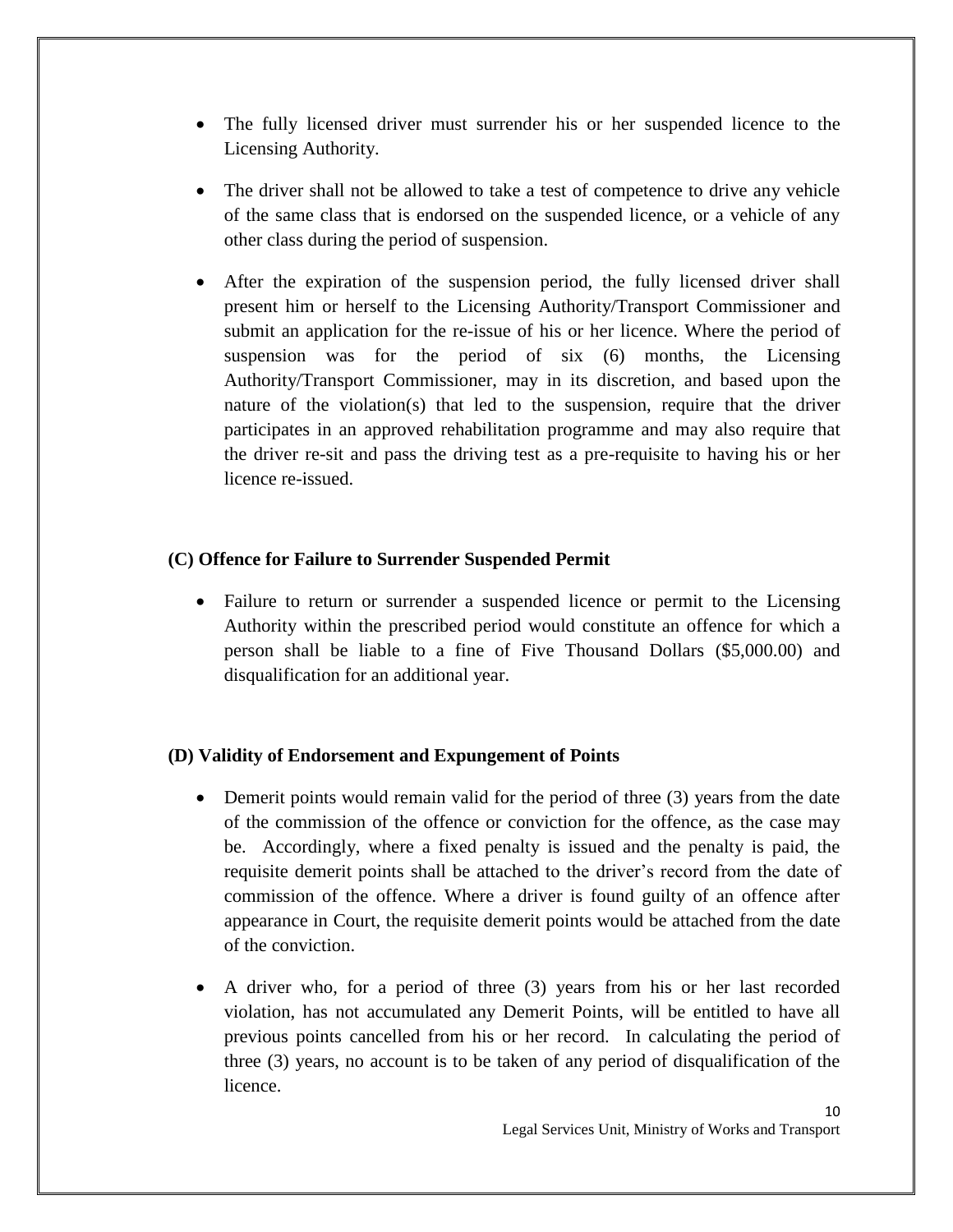#### **(E) Simultaneous Offences in One Incident**

 Where a driver commits more than one offence, in one incident which results in the simultaneous accumulation of points, the violation that attracts the highest number of points, will be endorsed on the driver's record. This is a safeguard that would protect a driver from being exposed to immediate disqualification after being issued with more than one fixed penalty on one single occasion or after having been found guilty of more than one offence. However, adopting the South Australian position with a minor variation, where a person is convicted and the offences include a red light offence (exclusive of electronic red light enforcement) along with a speeding offence, demerit points would be incurred for both these offences $^{13}$ .

#### **(F) Rehabilitative Driving Programmes:**

- The introduction of rehabilitative sanctions for habitual road traffic violators.
- $\bullet$  Where the suspension period lasts for one (1) year or longer, the suspended driver will be required:-
	- (a) to undertake a driver's education rehabilitation course as prescribed and approved by the Licensing Authority/Transport Commissioner (for example Defensive Driving Course for recidivist traffic offenders); and
	- (b) re-sit and pass the driver's examination to have the licence re-issued;

#### **(G) Imposition of Double Demerit Points:**

(i) Specified Periods:

l

 Due to the comparatively high number of road accidents that occur during certain periods (e.g. long weekends or festive occasions such as Easter, Carnival, Christmas and New Year's), consideration will be given to the imposition of **Double Demerit Points;** where certain violations are committed during such periods for certain prescribed offences. The driver will incur double the number of demerit points than would otherwise be

<sup>&</sup>lt;sup>13</sup> Section 98B (3)(a) Motor Vehicles Act, 1959 - South Australia, Australia.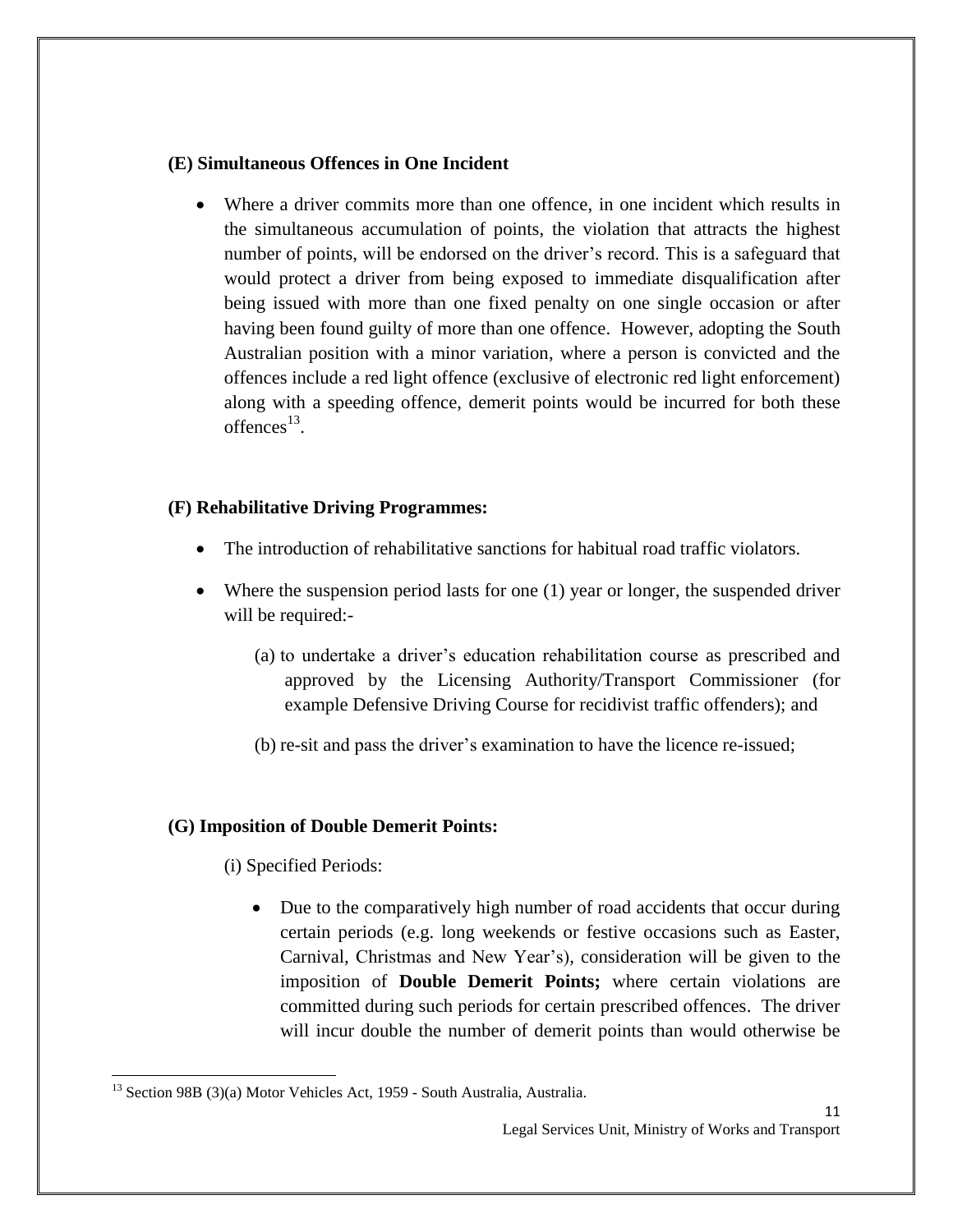incurred in respect of the prescribed offences. Such a measure was successfully implemented in New South Wales, Australia<sup>14</sup>. It is proposed that the Minister with responsibility for transport will have the power to prescribe from time to time by Order, the periods during which double demerit points would be incurred and the specific offences to which the double demerit would be attached.

- (ii) Classes of Motor Vehicles:
	- In addition, it is proposed that double Demerit Points may be imposed for violations committed while driving specific classes of motor vehicles such as Public Service Vehicles, Public Transport Vehicles and Commercial ("Heavy T") Vehicles. It is proposed that the Minister with responsibility for transport will also have the power to prescribe from time to time, by Order, the classes of vehicles and the specific offences for which double demerit would be attached.

#### **(H) Strengthening the Law for Inspection of Motor Vehicles:**

 Due to the non-enforcement of the provisions in the **Motor Vehicles and Road Traffic Act, Ch. 48:50** in relation the inspection of motor vehicles in Trinidad and Tobago, consideration will be given to the imposition of demerit points for the commission of this offence. Also, there is the need to strengthen enforcement of this offence since in its present form, a summons has to be issued charging the offender and requiring the person to attend court to be tried under the Summary Courts Act. In light of the need to robustly enforce this critical provision of the Act and to boost road safety awareness in Trinidad and Tobago, it is proposed that the violation be made a fixed penalty violation with a stipulated fine set at **\$1,000.00**.

 $\overline{\phantom{a}}$ 

12

<sup>&</sup>lt;sup>14</sup> Clause 60, Part 8, Road Transport (Driver Licensing) Regulation, 2008 and Part 3.2 of the Road Transport Act 2013, No.18 - New South Wales, Australia, [>http://www.legislation.nsw.gov.au/#/view/regulation/2008/397](http://www.legislation.nsw.gov.au/#/view/regulation/2008/397) <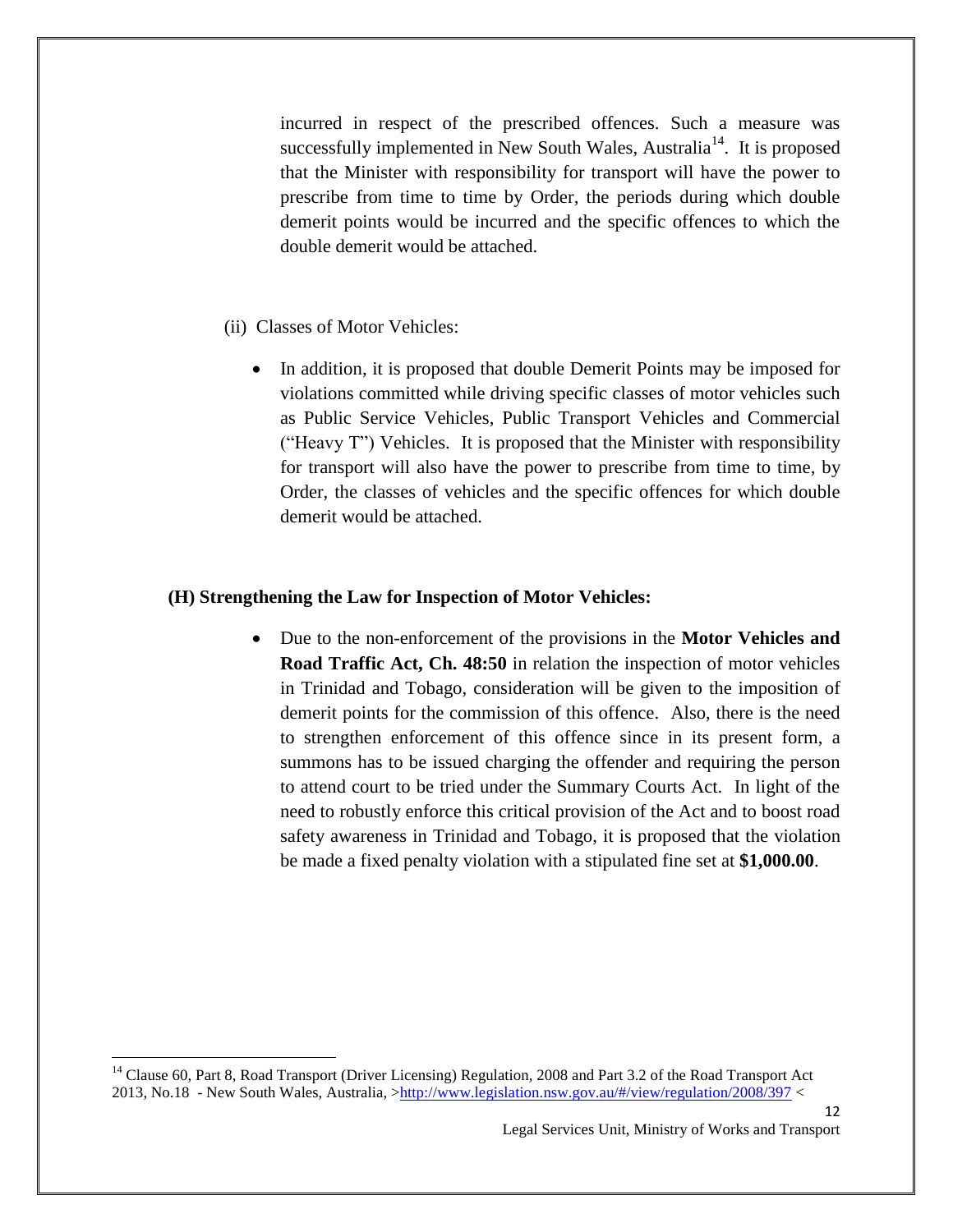# <span id="page-13-0"></span>**4. FIXED PENALTY TICKETING SYSTEM**

**Challenges existing in the present Fixed Penalty System:**

- 4.1 Pursuant to the **Motor Vehicles and Road Traffic (Enforcement and Administration) Act, Ch. 48:52**, drivers are issued fixed penalty tickets or notices for scheduled traffic offences and can pay the stipulated fines listed in the Schedule at designated Courts or Licensing Offices or District Revenue Offices.
- 4.2 However, the current administrative framework for administering the Fixed Penalty System is one that can only be accurately described as obsolete and does not at present serve our country well. The processes are heavily paper based and are susceptible to corruption and high inefficiency<sup>15</sup>. As mentioned earlier, technology has not been embraced to ensure that the system is robust and efficient. Additionally, while these matters are treated as summary offences, Magistrates are not provided with a legislative framework which would allow them to dispose of matters quickly and efficiently. The system is also afflicted by extensive delays and unnecessary adjournments because of the failure of police complainants to attend Courts when tickets are not paid. After numerous and protracted adjournments and the failure of the police to attend Court, the matters are often eventually dismissed. Conversely, when drivers who are charged do not attend Court after failing to pay fines, magistrates sometimes issue bench warrants for their arrest. This is because of the limited options presented to the Magistrates within the framework of the **Summary Courts Act, Ch. 4:20**.
- 4.3 It can be argued that the reasons for many drivers' failure to pay traffic tickets include:
	- a) lack of modern methods for payment of tickets and tracking the payment of tickets;
	- b) lack of convenient places where payments can be effected;
	- c) outdated systems for the transmission of copies of tickets to the various State entities involved in the process; and
	- d) the necessity to return to the Magisterial district in which the offence was ticketed (e.g. a person residing in Trinidad having to return to the Magisterial District Court in Tobago to pay the ticket or vice versa).

 $\overline{a}$ 

<sup>&</sup>lt;sup>15</sup> Trinidad Express Newspapers article, "Licensing Officer caught in fishy deal" published on  $15<sup>th</sup>$  June, 2012. > [http://www.trinidadexpress.com/news/Licensing\\_officer\\_caught\\_in\\_fishy\\_deal-159273095.html](http://www.trinidadexpress.com/news/Licensing_officer_caught_in_fishy_deal-159273095.html) <, accessed on 22/6/2016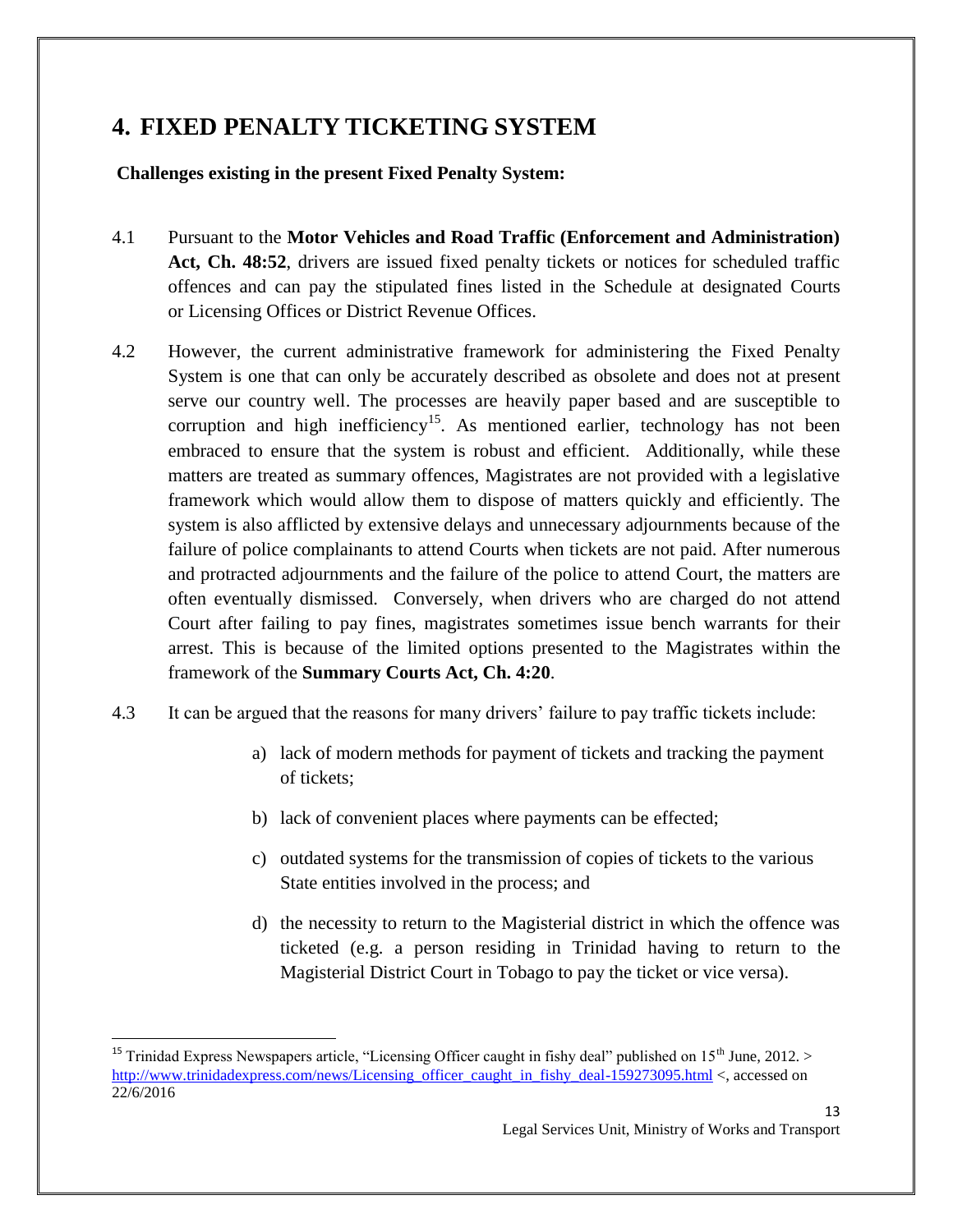#### **Judicial Concerns:**

 $\overline{a}$ 

- 4.4 The concerns by the Judiciary on this matter are well documented. The Honourable Chief Justice of Trinidad and Tobago has made the inefficiency in the Traffic Ticketing System, a focal point in his addresses at the opening of the law term for the last decade. He has consistently called for innovative and practical measures to be introduced for imposing penalties and more convenient mechanisms for drivers to pay fines. For example, the Chief Justice has suggested that the implementation of online payments, as a way of increasing compliance by ticketed drivers, be considered.<sup>16</sup> Many traffic matters end up before a Magistrate not because the drivers wish to contest the matters, but because the inherent inefficiencies and inconvenience in the system failed to allow those drivers pragmatic means through which they might pay the tickets. Additionally, His Lordship articulated the urgent need for the introduction of a points system in Trinidad and Tobago.
- 4.4 Information gleaned from the Judiciary's Annual Report  $2014/2015^{17}$  has provided the data which is illustrated in Table 2 hereunder. The table demonstrates, by Magisterial District, the number of new traffic cases filed and disposed of from the year 2014 - 2015. The St. George West District had the highest number of new cases filed, followed by Arima and Tobago. The Districts with the least number of new cases were Couva and Rio Claro.

| <b>Magisterial District</b><br>$(01/08/2014 - 31/07/2015)$ | <b>Number of New</b><br><b>Cases Filed</b> | <b>Cases Disposed</b> |
|------------------------------------------------------------|--------------------------------------------|-----------------------|
| <b>St George West</b>                                      | 327                                        | 9,159                 |
| Arima                                                      | 167                                        | 1,790                 |
| Chaguanas                                                  | 53                                         | 4,239                 |
| Couva                                                      | 9                                          | 1,124                 |
| Mayaro                                                     | 20                                         | 184                   |
| Point Fortin                                               | 78                                         | 985                   |
| Princes Town                                               | 39                                         | 582                   |
| Rio Claro                                                  | 14                                         | 265                   |
| San Fernando (Old Court)                                   |                                            |                       |

*Table 2: Number of New Traffic Cases filed and disposed of in the Magistrates' Court for the year 2014-2015*

14

<sup>&</sup>lt;sup>16</sup> Address of the Honourable the Chief Justice Mr. Justice Ivor Archie Opening of the 2015/2016 Law Term dated 17<sup>th</sup> September 2015 - [http://www.ttlawCourts.org/index.php/newsroom-69/speeches/5751-address-of-the](http://www.ttlawcourts.org/index.php/newsroom-69/speeches/5751-address-of-the-honourable-the-chief-justice-mr-justice-ivor-archie-opening-of-the-2015-2016-law-term)[honourable-the-chief-justice-mr-justice-ivor-archie-opening-of-the-2015-2016-law-term,](http://www.ttlawcourts.org/index.php/newsroom-69/speeches/5751-address-of-the-honourable-the-chief-justice-mr-justice-ivor-archie-opening-of-the-2015-2016-law-term) accessed on 9<sup>th</sup> June, 2016. <sup>17</sup> The Judiciary of the Republic of Trinidad and Tobago Annual Report 2014-2015, "**Restorative Dialogue - A path to Justice**", Magisterial Statistics, pages 116 -125,

[http://www.ttlawCourts.org/images/annualreports/ar20142015.pdf,](http://www.ttlawcourts.org/images/annualreports/ar20142015.pdf) accessed on 9<sup>th</sup> June, 2016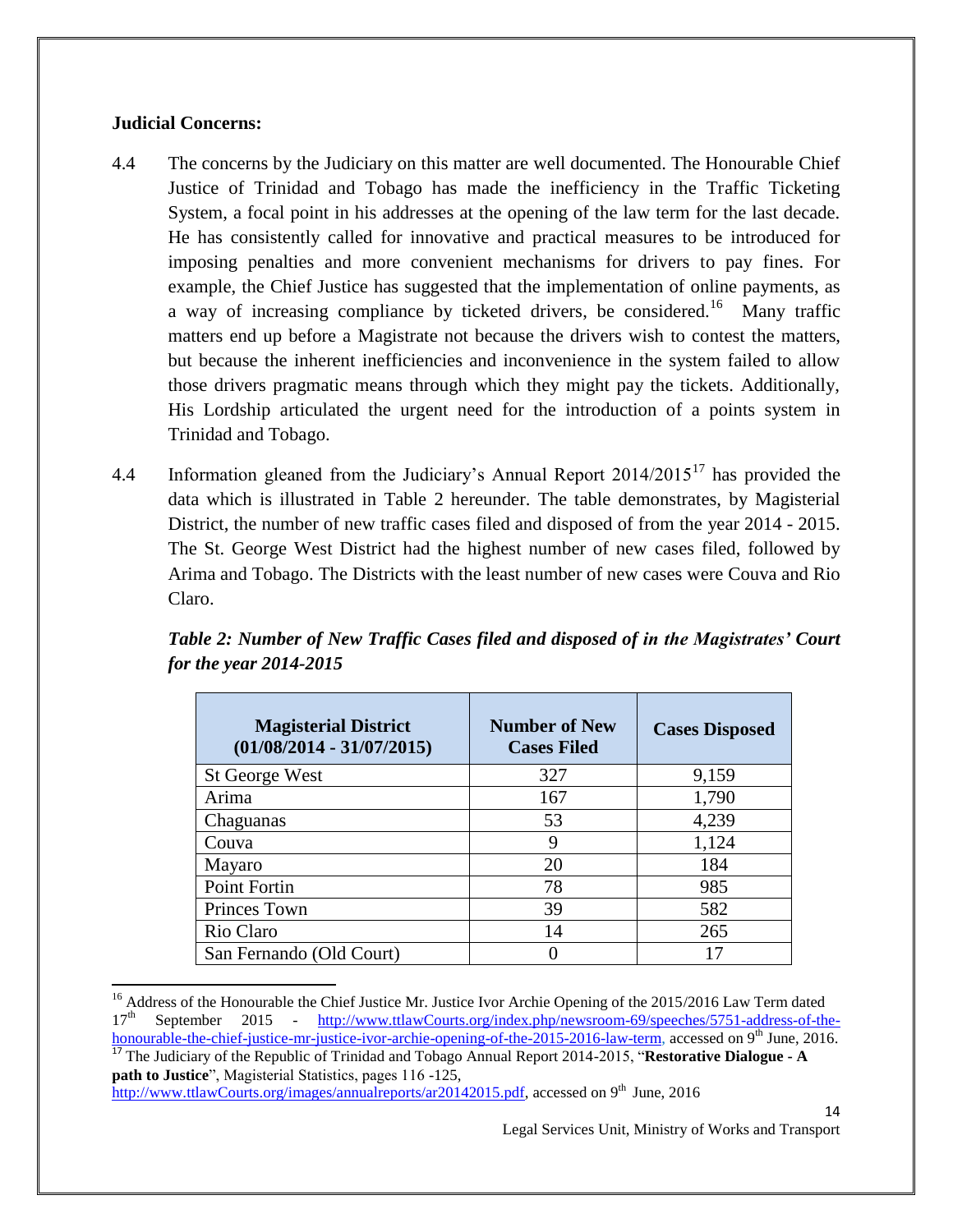| San Fernando (Madinah Building) |       | 5,482  |
|---------------------------------|-------|--------|
| <b>Sangre Grande</b>            | 63    | 3,159  |
| Siparia                         |       | 2,456  |
| Tunapuna                        | 67    | 2,126  |
| Tobago                          | 128   | 873    |
| <b>Total</b>                    | 1,115 | 32,441 |

4.5 **Table 3** hereunder, illustrates the total number of tickets received, number of paid tickets, the number of unpaid tickets and the total revenue gained from paid tickets. The total revenue collected for the year 2014/2015 for traffic ticketed offences totalled **\$37,146,800.00** and the total number of tickets issued for the corresponding period was **66,792**. However, the total number of tickets paid for this period was only **43,445** which represented **65%** of the total tickets issued. The result is that the State lost approximately **35%** in potential revenue from traffic tickets for the year 2014/2015.

#### *Table 3: Total Number of Traffic Tickets received, Number of Traffic Tickets Paid*

| <b>Courts</b><br>$\ast$ | No. of<br><b>Tickets</b><br><b>Received</b> | No. of<br><b>Tickets</b><br>Paid | <b>Total Revenue</b><br><b>Collected</b> | No. of<br><b>Tickets</b><br><b>Unpaid</b> |
|-------------------------|---------------------------------------------|----------------------------------|------------------------------------------|-------------------------------------------|
| Arima                   | 14,375                                      | 6,260                            | \$7,345,750.00                           | 8,115                                     |
| Couva                   | 1,721                                       | 1,357                            | \$1,293,500.00                           | 364                                       |
| Mayaro                  | 429                                         | 320                              | \$667,100.00                             | 109                                       |
| Point Fortin            | 2,486                                       | 1,046                            | \$960,450.00                             | 1440                                      |
| Princes Town            | 2,033                                       | 652                              | \$547,750.00                             | 1381                                      |
| Rio Claro               | 683                                         | 539                              | \$359,600.00                             | 144                                       |
| San Fernando            | 9,203                                       | 8,736                            | \$2,242,650.00                           | 467                                       |
| Sangre Grande           | 4,867                                       | 2,983                            | \$2,251,950.00                           | 1884                                      |
| Siparia                 | 4,395                                       | 3,116                            | \$2,413,750.00                           | 1279                                      |
| St. George<br>West      | 14,734                                      | 8,895                            | \$9,250,650.00                           | 5839                                      |
| Tunapuna                | 8,528                                       | 6,144                            | \$8,077,350.00                           | 2384                                      |
| Tobago                  | 3,338                                       | 3,397                            | \$1,736,300.00                           | 59                                        |
| <b>Total</b>            | 66,792                                      | 43,445                           | \$37,146,800.00                          | 23,465                                    |

*and the Total Revenue Collected for the year 2014/2015*

*\* Information for Chaguanas Magistrates' Court has not been included in Table 3.*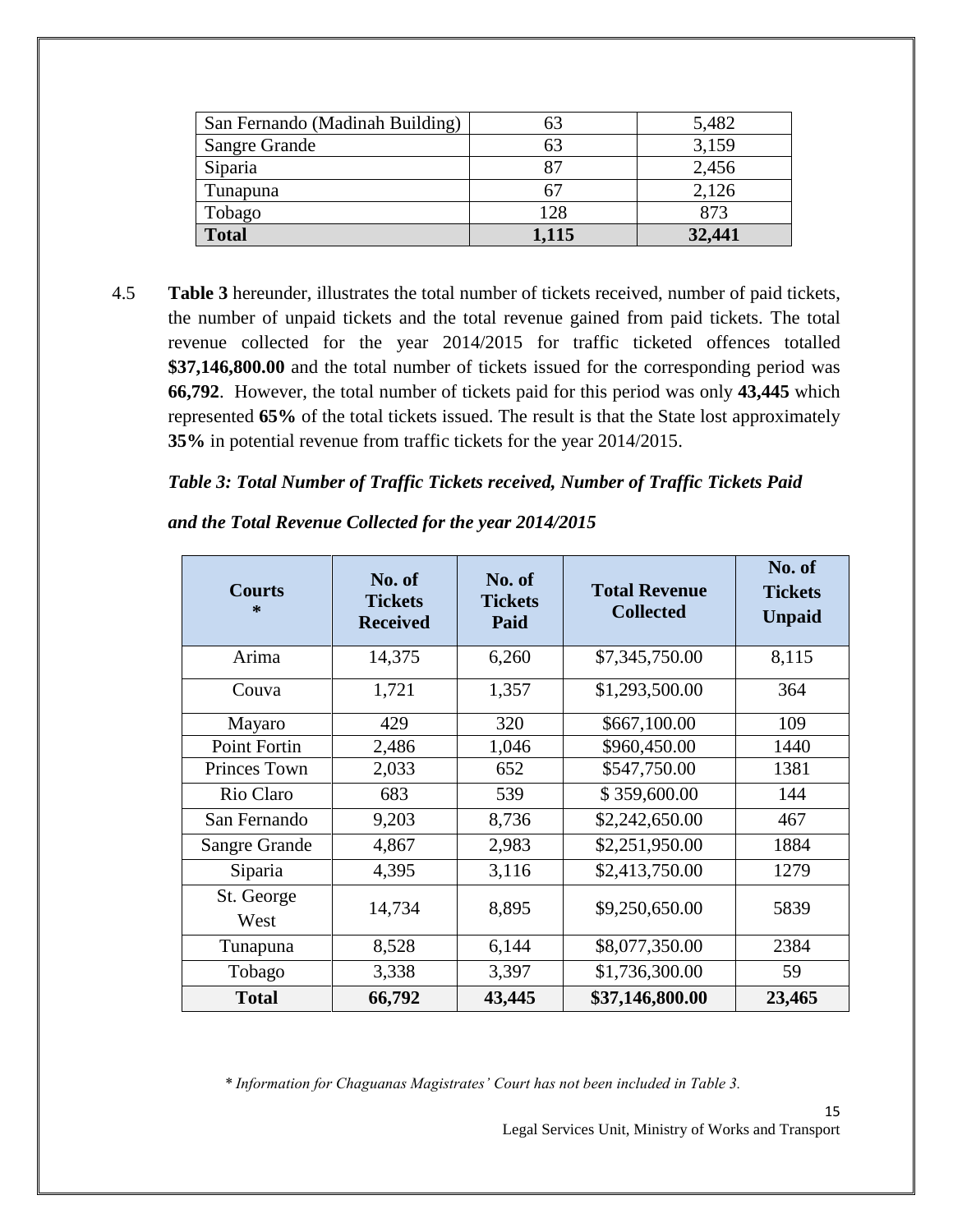4.6 **Table 4** hereunder, illustrates statistics from the Judiciary's Annual Reports between the years 2011 to  $2015^{18}$  on the total number of tickets received, number of paid tickets, the number of unpaid tickets and the total revenue gained from the number of paid tickets. The total revenue collected for the year **2014/2015** for traffic ticket offences totalled **\$37,146,800.00** and the total number of tickets issued for the corresponding period was **66,792**. For the year 2013/2014, the total revenue collected for the 54,532 traffic tickets paid amounted to **\$50,257,738.00.** For the year 2012/2013, the total revenue collected for the 54,532 traffic tickets paid amounted to **\$50,257,738.00.** For the year 2012/2013 the total revenue collected for the 44,984 traffic tickets paid amounted to **\$39,789,904.00.**  Lastly, for the year 2011/2012 the total revenue collected for the 29,808 traffic tickets paid amounted to **\$43,727,890.00.** Therefore, the total revenue generated over the period 2011 to 2015 amounted to One Hundred and Seventy Million, Nine Hundred and Twenty-two Thousand, Three Hundred and Thirty-two Dollars (**\$170,922,332.00**)

#### *Table 4: Total Number of Traffic Tickets received, Number of Traffic Tickets Paid and*

| <b>Period</b> | Number of        | <b>Number of</b>    | <b>Total Revenue</b> | Number of |
|---------------|------------------|---------------------|----------------------|-----------|
|               | tickets received | <b>Tickets Paid</b> | <b>Collected</b>     | unpaid    |
|               |                  |                     |                      | tickets   |
| 2014/2015     | 66,792           | 43,445              | \$37,146,800.00      | 23,465    |
| 2013/2014     | 76,181           | 54,532              | \$50,257,738.00      | 21,649    |
| 2012/2013     | 64,821           | 44,984              | \$39,789,904.00      | 23,837    |
| 2011/2012     | 81,346           | 29,808              | \$43,727,890.00      | 51,538    |

*the Total Revenue Collected for the years 2011-2015*

- 4.7 The table suggests that for the period 2011 to 2015, over 120,000 new traffic cases appeared on magisterial case lists because of the high incidence of unpaid tickets in this country. The current state of affairs does not portend well for the future as it appears that the Court system has reached its saturation point. It can also be argued that there is a direct correlation between the two issues i.e. the inefficiency in the traffic ticketing system and the state of lawlessness on our roads; since many drivers who are aware of the weaknesses in the system, do not make it a priority to pay their traffic ticket fines.
- 4.8 It has become necessary to introduce some key legislative amendments that will assist in modernising the current system of payment of traffic tickets, encourage compliance, introduce novel and creative penalties that will ensure quick disposal of matters before the Courts, alleviate the backlog of cases and improve the overall efficiency in the system.

16

 $\overline{\phantom{a}}$ <sup>18</sup> The Judiciary of the Republic of Trinidad and Tobago Annual Reports for the years 2011- 2015, Magisterial Statistics, [>http://www.ttlawcourts.org/index.php/newsroom-69/annual-reports](http://www.ttlawcourts.org/index.php/newsroom-69/annual-reports) <, accessed on 22 June, 2016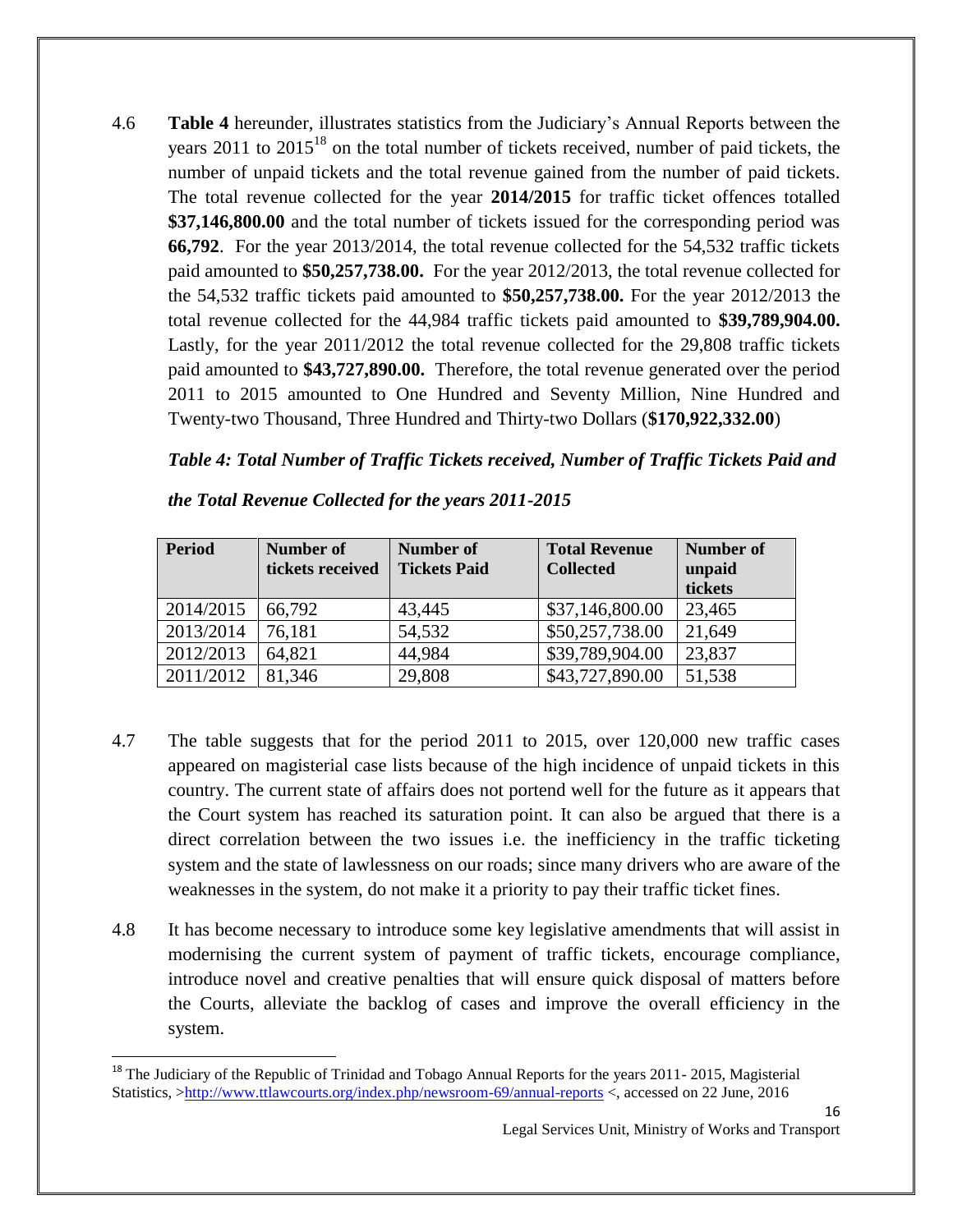# <span id="page-17-0"></span>**5. KEY RECOMMENDATIONS FOR REFORM OF THE TICKET SYSTEM**

- 5.1 It is proposed that new options be provided for the payment of fixed penalty tickets in Trinidad and Tobago. The current system is overly restrictive, and only allows for payment to be made to the magisterial district in which the ticket was issued.
- 5.2 Accordingly, it is proposed that payment of fixed penalties should be made at any branch of a State bank e.g. First Citizens Bank and that further provisions be made allowing for payment via online methods as may be prescribed from time to time.
- 5.3 It is believed that with the introduction of more convenient methods of payment, there will be a higher percentage of persons paying their fixed penalty traffic tickets. Many of our citizens abhor the idea of having to wait in long queues at the respective Magistrates' Court to pay a fixed penalty ticket. It is expected that this proposal will result in an increase in the compliance rate for ticket payments.
- 5.4 It is further proposed that a driver, who wishes to contest a fixed penalty ticket, be now required to file a '*Notice to Contest*' in the Court for the jurisdiction in which the alleged violation occurred, within ten (10) days of the issuance of a fixed penalty ticket. If a Notice to Contest is not filed in accordance with the Act, a driver will not be allowed to contest the ticket and will be required to pay the stipulated fine within the period given on the notice. If the fine is not paid, on the day the matter is called, the Magistrate will be empowered to proceed to issue an order against the driver in accordance with the law thus bringing an end to the matter before the Court.
- 5.5 Where a '*Notice to Contest*' is filed, the constable who issued the ticket shall be so notified and shall be required to attend Court on the day the matter is called. If such a Notice is not filed but the ticket remains unpaid, the constable shall not be required to attend Court on the scheduled date and the Magistrate may proceed to make an order against the driver in the manner specified under the legislation. This is geared toward ensuring that matters are quickly concluded, and are not stymied by other factors such as the non-attendance of complainants. It is believed that this will not undermine the right to a fair trial since a driver who wishes to contest a fixed penalty notice shall take the opportunity to file the appropriate notice within the stipulated period. The adoption of the requirement to submit a notice is consistent with the current requirement for notices in the Courts' civil arena and is geared toward ensuring a high level of efficiency in the management of traffic matters.
- 5.6 It is further proposed that the Court impose non-conventional penalties for non-payment of tickets in addition to the imposition of demerit points as specified under the Act. At the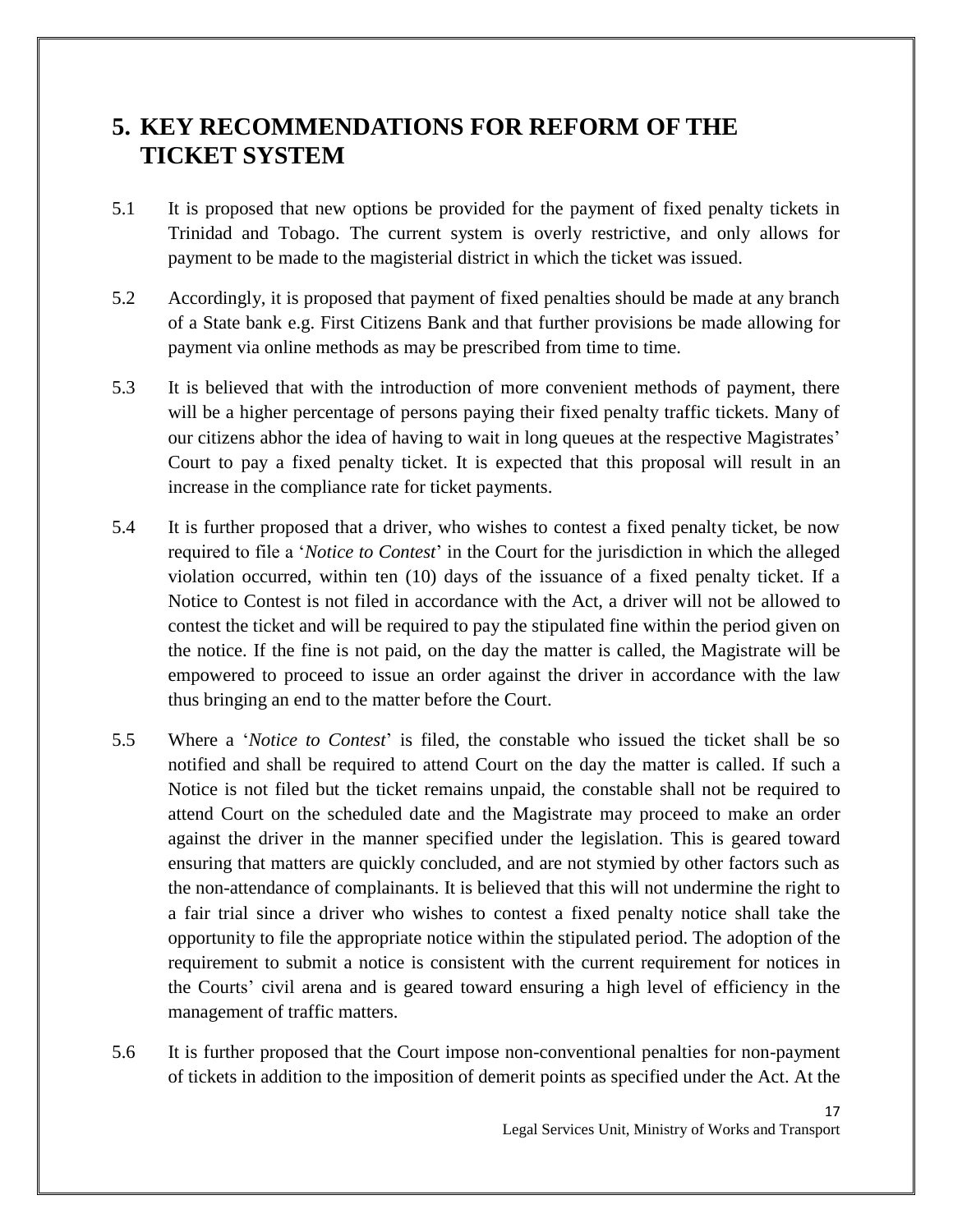same time, a driver should not have to face the ignominy of going to prison for not attending Court or for missing a Court date as obtains at present, in accordance with the provisions of the **Summary Courts Act, Ch. 4:20**. For fixed penalty matters, the Court should be granted the specific power to order that the Licensing Authority not conduct any transaction with the driver whatsoever, until such time that the fine for the fixed penalty violation has been paid in full. Therefore, where a person fails to attend Court or refuses to pay a fine, he or she will be unable to conduct business at any Licensing Office until such time that full payment of the fine is remitted to the State. Once paid, the order of the Magistrate would be vacated and the driver will be allowed to transact business as is desired.

5.7 It is also proposed that the **Motor Vehicles and Road Traffic (Enforcement and Administration) Act Ch. 48:52** be repealed and the provisions thereof incorporated into the **Motor Vehicles and Road Traffic Act, Ch. 48:50**. It is observed that the Enforcement and Administration Act and its attendant regulations are restrictive and do not allow for flexibility, so that administrative processes can be readily altered when required. For example, the legislation prescribes the particular form of the fixed penalty notice, making it difficult for the introduction of electronic traffic ticketing devices for law enforcement officers, as well as the use of modern methods of making payments. This has also hindered the Trinidad and Tobago Police Service in efforts to introduce new and improved traffic ticket forms for use by its officers. Therefore, while incorporating provisions of the Motor Vehicles and Road Traffic (Enforcement and Administration) Act into the Motor Vehicles and Road Traffic Act, care will be taken to make adjustments where necessary, that would support the new regime being proposed via this policy document, while also allowing for relatively easy introduction of new administrative and procedural measures in future.

#### **Technological Advancement**

- 5.8 The success of the initiative requires the use of technology to help drive all aspects of the system. It is premised upon the reliability and the integrity of the records of the Licensing Authority. It requires seamless technological connectivity and real time information sharing between the Licensing Authority, Police, Courts and the Ministry responsible for Transportation.
- 5.9 The Ministry has already undertaken the task of digitising all the records of the Transport Division as well as enhancing business processes to ensure the integrity of the Division's records. The proposed amendments would provide the platform for the digitisation of the fixed penalty system, which would allow for greater information sharing between the Police, Court and Licensing Authority, thus significantly minimizing the opportunity for corrupt practices and unlawful tampering of documents and data.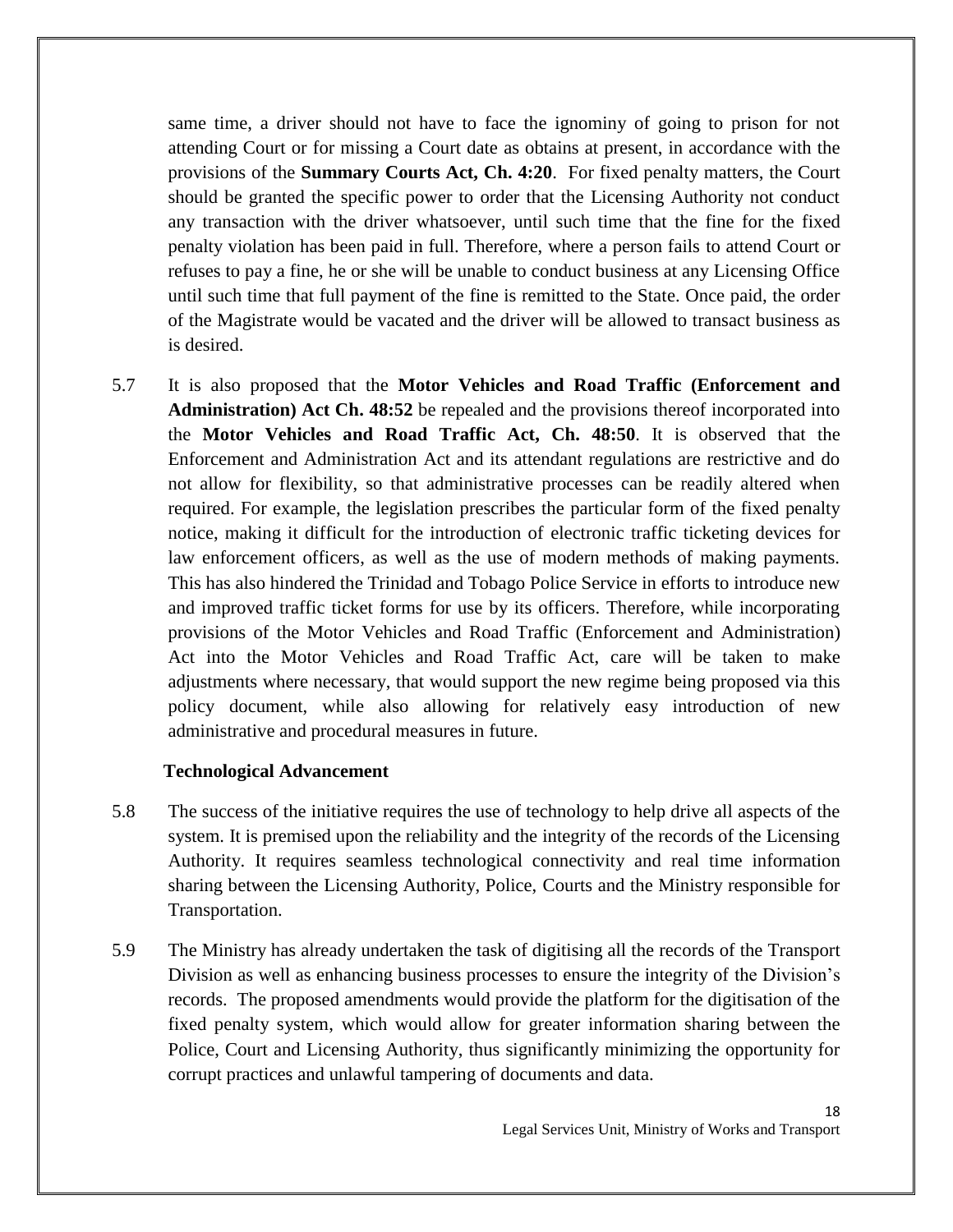- 5.10 The introduction of a Traffic Ticket Management Software System would allow for real time tracking of payments and the generating of automated prompts that would be transmitted to the Court and Licensing Authority; advising of payments as well as nonpayments.
- 5.11 In Jamaica for example, the Traffic Ticket Management System (TTMS) is a web-based application that was developed on behalf of that country's Ministry of National Security. The system facilitates the management of traffic tickets issued by the Police. The major features of the system are as follows:
	- (a) Matching of tickets with payments;
	- (b) Reporting on outstanding tickets;
	- (c) Calculation and management of demerit points accumulated against offenders' driver's licences;
	- (d) Recording of Court proceedings related to traffic offences;
	- (e) Collection of payments made at the Courts for traffic offences; and
	- (f) Recording and tracking of warrants issued to traffic offenders.
- 5.12 In Jamaica, the data-entry of traffic tickets is handled by an external organisation. Whilst this might have its benefits since an external private organisation can ensure that the system remains robust and in step with modern best practices, it is proposed that a special unit of the Ministry of Works and Transport be established to spearhead a modern Traffic Management System suitable for Trinidad and Tobago and if necessary, to partner with an external agency to assist in the maintenance of a modern system to serve the needs of the country.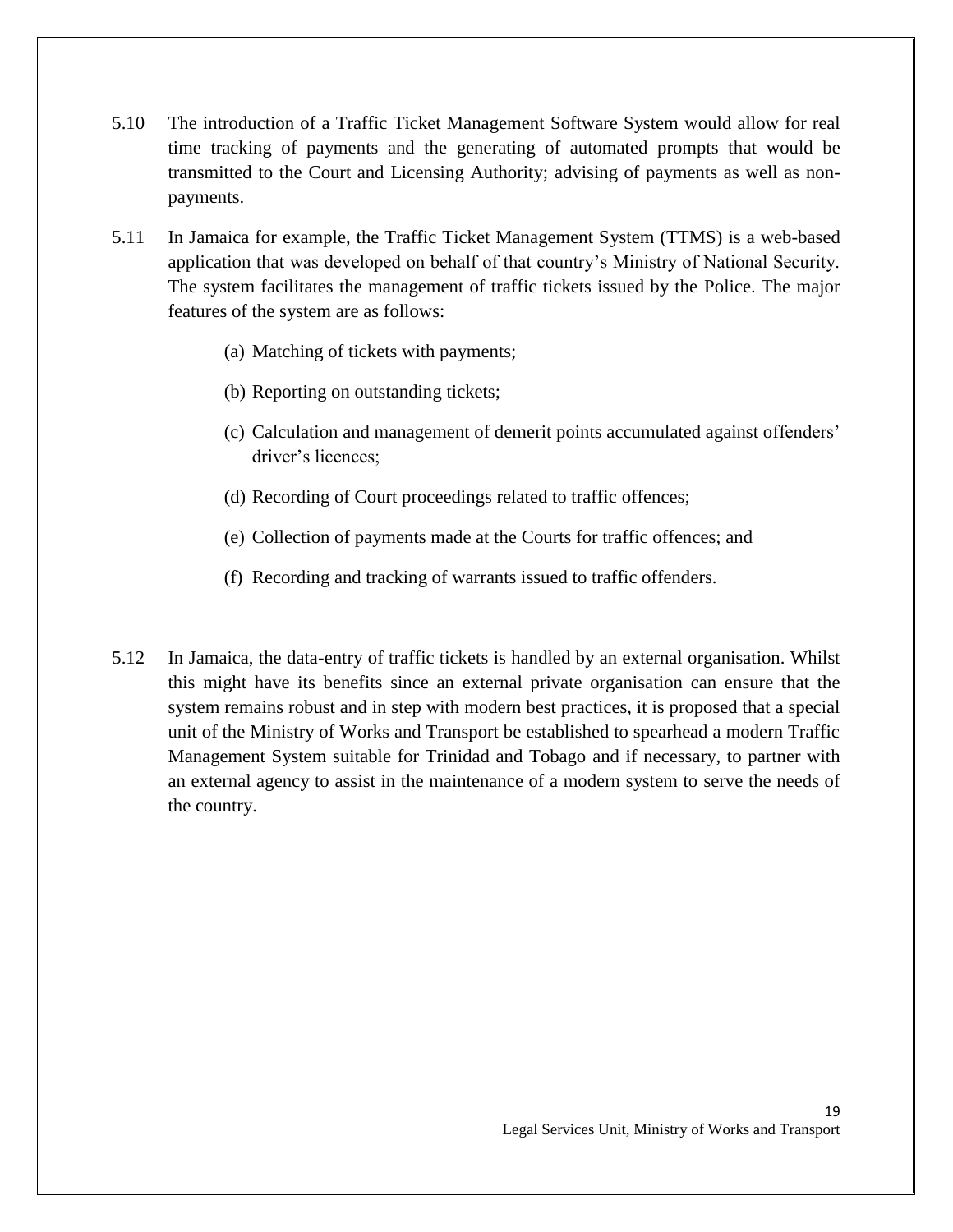# <span id="page-20-0"></span>**6. CONCLUSION**

6.1 The introduction of a Demerit Points System, as well as the modernization of the Fixed Penalty Traffic Ticketing System, in Trinidad and Tobago, will have numerous benefits for this country. It will lay a sound foundation for achieving ultimate road safety for our citizens by restoring a sense of order on our road network. The speedy disposal of traffic matters reaching the Courts will remove the administrative burden and the backlog of cases currently undermining the administration of justice in our Magistracy. The convenience of online payments of tickets, as well as payments through the traditional banking system, will encourage a high level of compliance. It will also significantly increase potential revenue for the State and will reduce the number of matters that engage the Courts. The Ministry of Works and Transport undertakes to ensure that the appropriate systems are instituted in a timely manner, in order to operationalize the proposed legislative initiatives. It is also critical that the public be sensitized about these key policy proposals via a robust public awareness campaign, thereby encouraging early buy-in and allowing for relatively seamless operationalization of the new regime.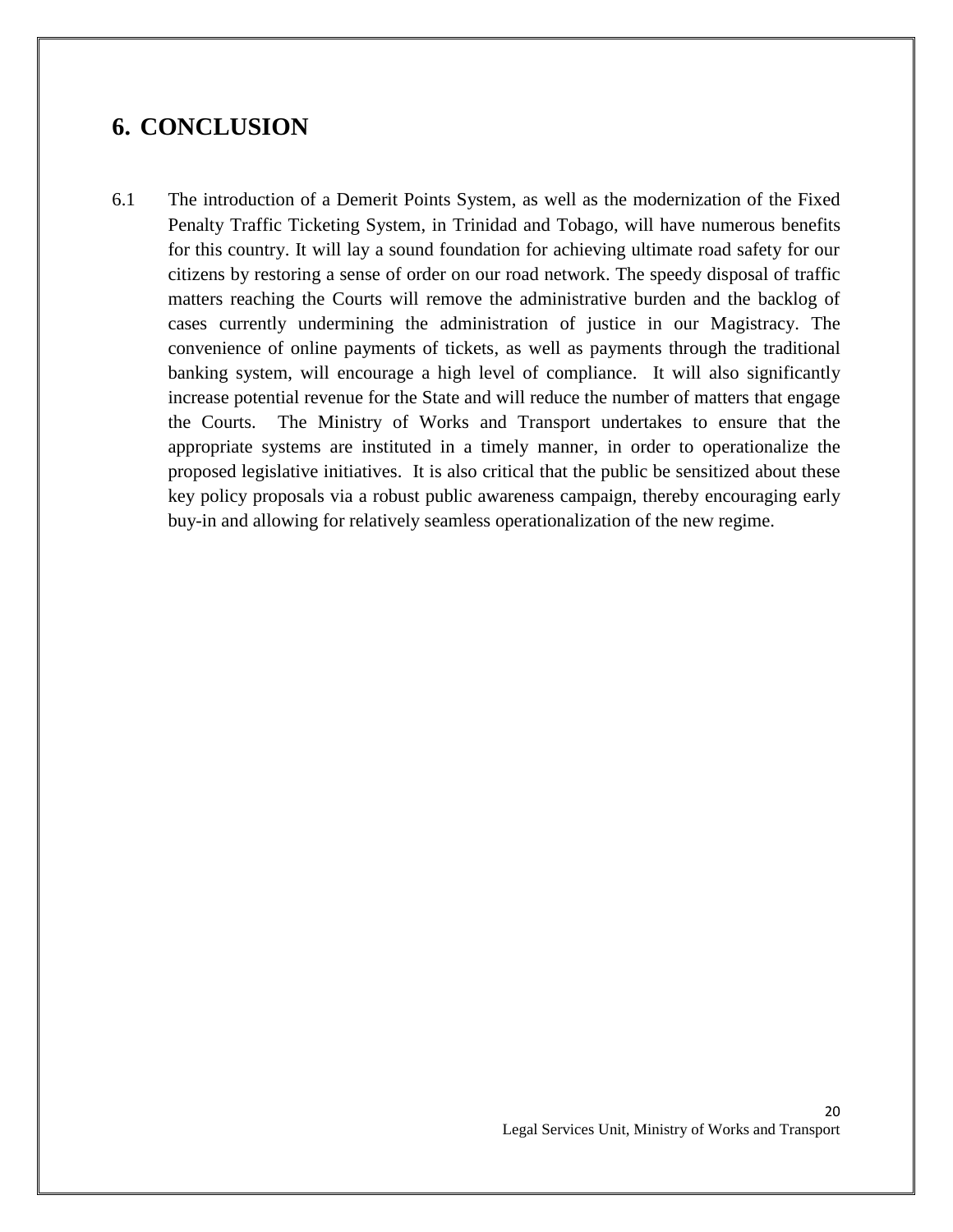### **"APPENDIX A"**

### **PENALTY/DEMERIT POINTS SYSTEMS – COMPARATIVE ANALYSIS OF JURISDICTIONS**

<span id="page-21-0"></span>

| Areas of<br><b>Consideration</b> | <b>Jamaica</b>                                                                                                                                                                                                                                                                                                                                                                                                                                                                                                                                                                                                  | <b>United Kingdom</b>                                                                                                                                                                                                                                                                                                                                                                                                                                                                                                                                                                                                                             | Alberta - Canada                                                                                                                                                                                                                                                                                                                                                                                                                                                                                                                                                                                                                                                                                                                                                                                                                                                                                                                         | <b>Australia</b><br>(South Australia)                                                                                                                                                                                          |
|----------------------------------|-----------------------------------------------------------------------------------------------------------------------------------------------------------------------------------------------------------------------------------------------------------------------------------------------------------------------------------------------------------------------------------------------------------------------------------------------------------------------------------------------------------------------------------------------------------------------------------------------------------------|---------------------------------------------------------------------------------------------------------------------------------------------------------------------------------------------------------------------------------------------------------------------------------------------------------------------------------------------------------------------------------------------------------------------------------------------------------------------------------------------------------------------------------------------------------------------------------------------------------------------------------------------------|------------------------------------------------------------------------------------------------------------------------------------------------------------------------------------------------------------------------------------------------------------------------------------------------------------------------------------------------------------------------------------------------------------------------------------------------------------------------------------------------------------------------------------------------------------------------------------------------------------------------------------------------------------------------------------------------------------------------------------------------------------------------------------------------------------------------------------------------------------------------------------------------------------------------------------------|--------------------------------------------------------------------------------------------------------------------------------------------------------------------------------------------------------------------------------|
| <b>New Drivers</b>               | According to Section 59A (4) of<br>the Jamaica Road Traffic Act,<br>1938, where the demerit points<br>accumulated by a person total:<br>(a) ten or more but less than<br>fourteen, that person shall be<br>disqualified for holding or<br>obtaining a driver's licence for a<br>period of six months;<br>(b) fourteen or more but less than<br>twenty, that person shall be<br>disqualified for holding or<br>obtaining a driver's licence for a<br>period of one year;<br>(c) twenty or more that person<br>shall be disqualified for holding or<br>obtaining a driver's licence for a<br>period of two years. | According to Sections 2-4 of<br>the Road Traffic New Driver<br>Act 1995, provides that where a<br>person accumulated 6 or more<br>points within two (2) years of<br>passing the driving test, the<br>licence can be revoked.<br>It is noteworthy that, any penalty<br>points on the provisional licence<br>that haven't expired, the penalty<br>points is carried forward to the<br>full licence when the driving test<br>is passed.<br>The newly licensed driver would<br>have to apply and pay for a new<br>provisional licence and pass both<br>theory and practical parts of the<br>driving or riding test again to<br>obtain a full licence. | In the province of Alberta<br>Canada, the Penalty point system<br>was introduced into legislation<br>through the Traffic Safety Act,<br>Demerit Point Program and<br>of<br><b>Service</b><br><b>Documents</b><br>Regulation, Alberta 331/2002.<br>The Act has ascribed points to<br>various scheduled offences with<br>two $(2)$<br>points<br>being<br>the<br>minimum and a maximum of<br>seven (7) points awarded for<br>serious offences.<br>All newly Licensed Drivers in<br>Alberta, Canada would be part of<br>the Graduated Driver Licensing<br>(GDL) program. This program<br>ensures new drivers get the<br>support, skills and experience<br>they need to handle the complex<br>task of driving. GDL improves<br>road safety by creating a safe and<br>controlled environment for all<br>new drivers. New drivers must go<br>through the GDL program to get<br>skills,<br>the<br>support,<br>and<br>experience needed to drive. | Where a person accrues four $(4)$<br>or more demerit points on his/her<br>learner's permit or provisional<br>licence he/she would<br>be<br>disqualified from driving for 6<br>months- Section 81B Motor<br>Vehicles Act, 1959. |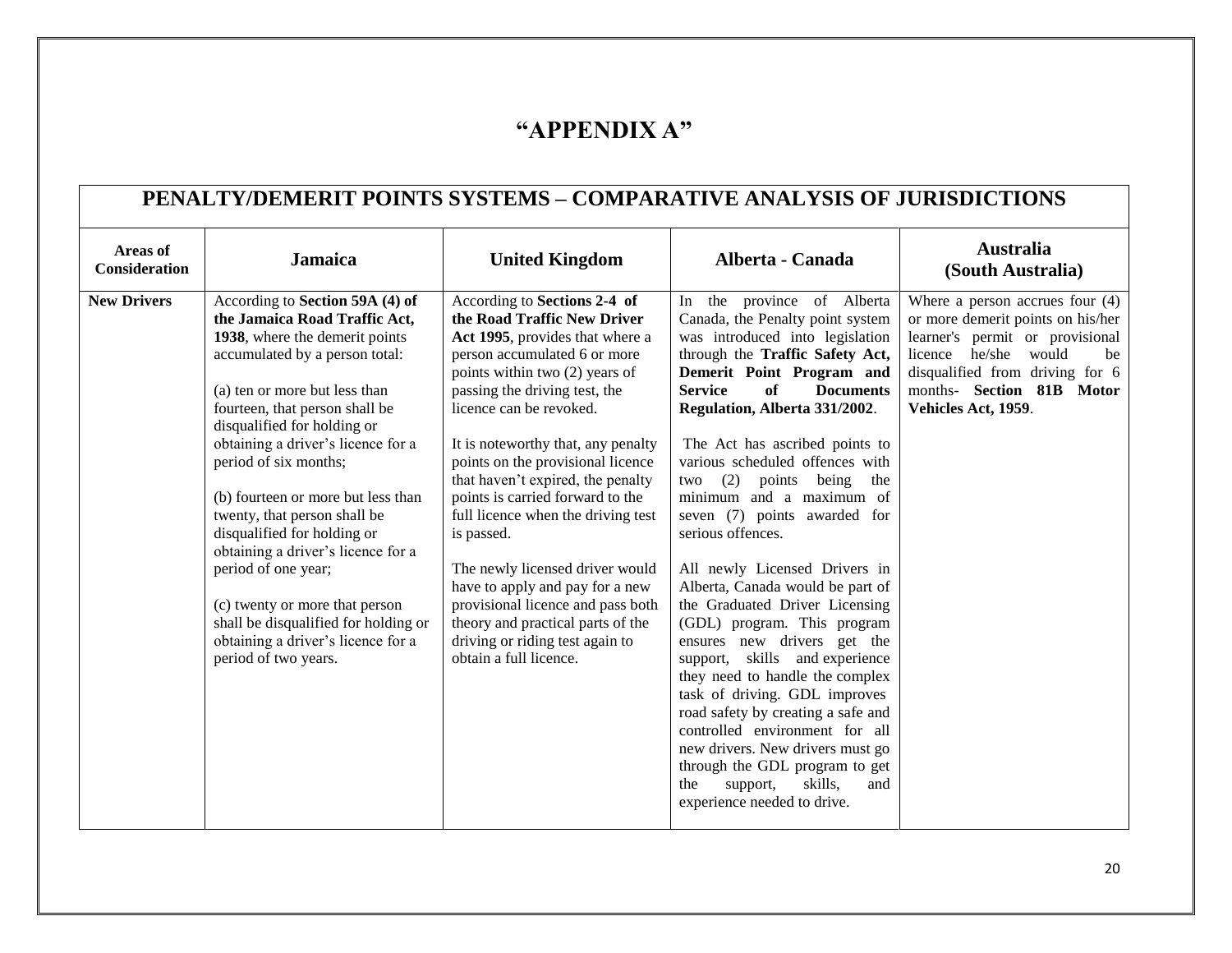| <b>Fully Licensed</b><br><b>Drivers</b> | There is no distinction between<br>Learner Driver and Fully Licensed<br>Drivers.<br>According to Section 59A (4) of<br>the Jamaica Road Traffic Act,<br>1938, where the demerit points<br>accumulated by a person total:<br>(a) ten or more but less than<br>fourteen, that person shall be<br>disqualified for holding or<br>obtaining a driver's licence for a<br>period of six months;<br>(b) fourteen or more but less than<br>twenty, that person shall be<br>disqualified for holding or<br>obtaining a driver's licence for a<br>period of one year;<br>(c) twenty or more that person<br>shall be disqualified for holding or<br>obtaining a driver's licence for a<br>period of two years | <b>Section 28 of the Road Traffic</b><br>Offender Act 1988 provided<br>that where a Fully Licensed<br>Driver has accumulated twelve<br>(12) or more penalty points<br>within a 3-year period, the Court<br>shall order him to be disqualified<br>for not less than the minimum<br>period unless the Court is<br>satisfied, having regard to all the<br>circumstances, that there are<br>grounds for mitigating the<br>normal consequences of the<br>conviction and thinks it fit to<br>order him to be disqualified for a<br>shorter period or not to order him<br>to be disqualified. | The GDL driver upon<br>accumulating a total of four (4)<br>or more but less than eight (8)<br>demerit points, a Courtesy notice<br>of point standing is mailed.<br>However, Accumulation of eight<br>(8) or more demerit points occurs<br>within a two $(2)$ year period, the<br>operator's licence is<br>automatically suspended for a<br>period of one (1) month.<br>According to Section 92(2)<br><b>Traffic Safety Act, Demerit</b><br><b>Point Program and Service of</b><br><b>Documents Regulation, Alberta</b><br>331/2002. Demerit points are<br>recorded against an operator's<br>licence, when a total of eight or<br>more but less than 15 points have<br>accumulated; the driver is mailed<br>a Courtesy notice of point<br>standing.<br>Section $10(1)$ of the Traffic<br><b>Safety Act, Demerit Point</b><br><b>Program and Service of</b><br><b>Documents Regulation, Alberta</b><br>331/2002 provides that when an<br>accumulation of 15 or more<br>points occurs within a two-year<br>period, the driver's licence is<br>automatically suspended for a<br>period of one (1) month.<br>When the suspension is the<br>second demerit suspension within | Where<br>a person accumulates<br>twelve (12) or more demerit<br>points within 3 years he/she<br>would<br>be disqualified from<br>holding or obtaining a driver's<br>licence or permit. Each three<br>year period is calculated based on<br>the dates the offences were<br>committed.<br>Section 98 $BC(3)$ of the Motor<br>Vehicles Act, 1959 provides that<br>if a person accumulates:<br>12 to 15 points he/she<br>$\bullet$<br>loses the right to drive<br>for three months<br>16 to 20 points he/she<br>loses the right to drive<br>for four months<br>more than 20 points<br>he/she loses the right to<br>drive for five months.<br>Where a person is disqualified<br>from driving as a result of |
|-----------------------------------------|----------------------------------------------------------------------------------------------------------------------------------------------------------------------------------------------------------------------------------------------------------------------------------------------------------------------------------------------------------------------------------------------------------------------------------------------------------------------------------------------------------------------------------------------------------------------------------------------------------------------------------------------------------------------------------------------------|----------------------------------------------------------------------------------------------------------------------------------------------------------------------------------------------------------------------------------------------------------------------------------------------------------------------------------------------------------------------------------------------------------------------------------------------------------------------------------------------------------------------------------------------------------------------------------------|------------------------------------------------------------------------------------------------------------------------------------------------------------------------------------------------------------------------------------------------------------------------------------------------------------------------------------------------------------------------------------------------------------------------------------------------------------------------------------------------------------------------------------------------------------------------------------------------------------------------------------------------------------------------------------------------------------------------------------------------------------------------------------------------------------------------------------------------------------------------------------------------------------------------------------------------------------------------------------------------------------------------------------------------------------------------------------------------------------------------------------------------------------------------|--------------------------------------------------------------------------------------------------------------------------------------------------------------------------------------------------------------------------------------------------------------------------------------------------------------------------------------------------------------------------------------------------------------------------------------------------------------------------------------------------------------------------------------------------------------------------------------------------------------------------------------------------------------------------------------------------------|
|                                         |                                                                                                                                                                                                                                                                                                                                                                                                                                                                                                                                                                                                                                                                                                    |                                                                                                                                                                                                                                                                                                                                                                                                                                                                                                                                                                                        | one year, the driver's licence is<br>suspended for a period of three                                                                                                                                                                                                                                                                                                                                                                                                                                                                                                                                                                                                                                                                                                                                                                                                                                                                                                                                                                                                                                                                                                   | accumulating demerit points, the<br>disqualification starts 28 days                                                                                                                                                                                                                                                                                                                                                                                                                                                                                                                                                                                                                                    |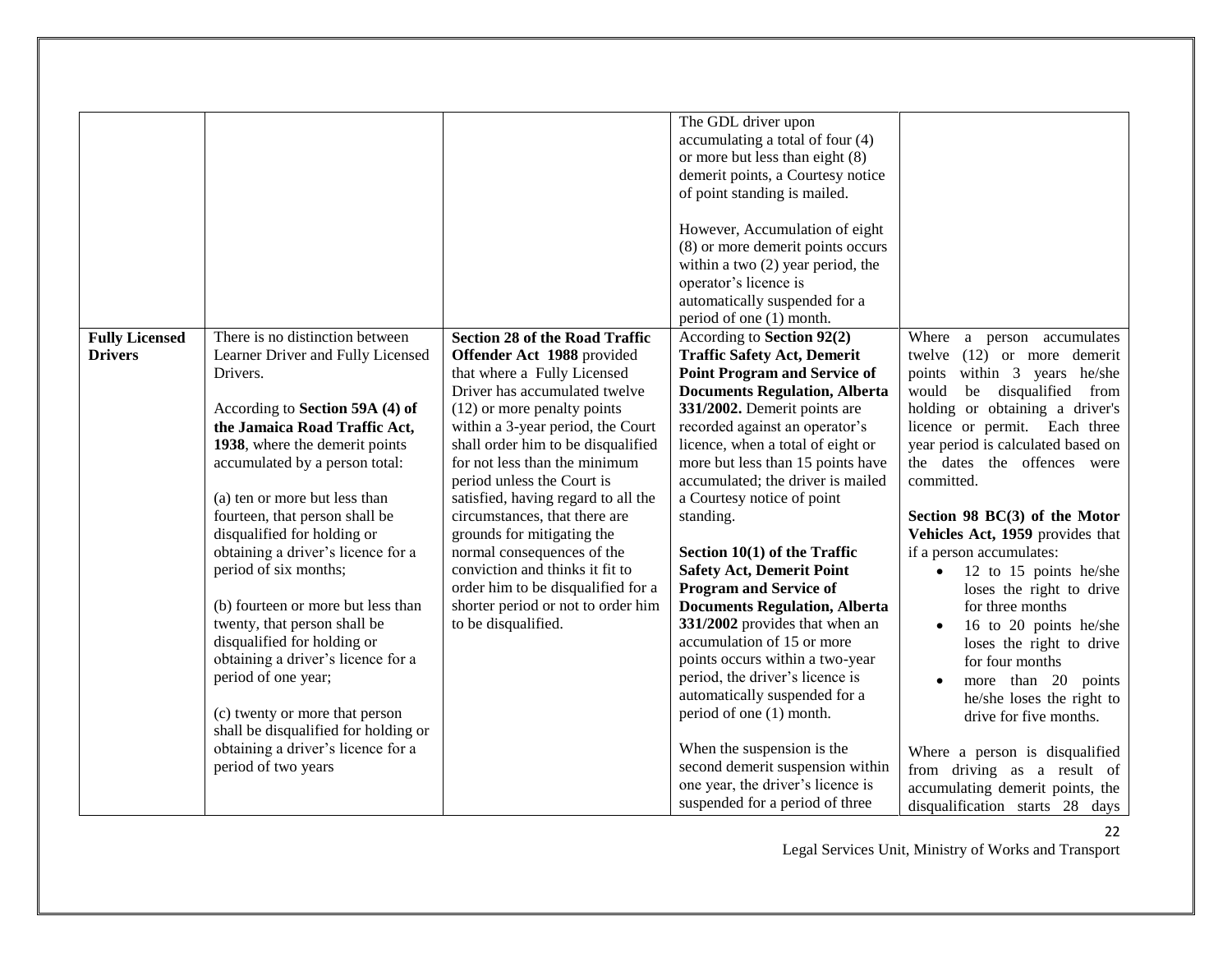| $(3)$ months                                                     | after a formal notice is served,             |
|------------------------------------------------------------------|----------------------------------------------|
|                                                                  | providing<br>there<br>$\mathbf{a}$<br>formal |
| When the suspension is the third                                 | acknowledgement of receipt of                |
| or more demerit suspension                                       | the notice within this time frame.           |
| within two years, the driver                                     | However, if a person has already             |
| licence is suspended for six $(6)$                               | been disqualified, any<br>new                |
| months.                                                          | demerit<br>point<br>after                    |
|                                                                  | disqualification<br>would<br>start           |
| In addition, the driver may be                                   | immediately after the existing               |
| required to appear before the                                    | disqualification ends.                       |
| Alberta Transportation Safety                                    |                                              |
| Board.                                                           | The notice requests that an                  |
|                                                                  | acknowledgment be made in                    |
| There is no remedy or appeal                                     | person and pay a fee within the              |
| against a demerit point                                          | specified period for 28 days and             |
| suspension; unless it can be                                     | failure to do such would result              |
| proven the demerit points were                                   | in the notice being served                   |
| assigned in error. The driver may                                | personally and a higher fee is               |
| request to review his driving                                    | payable. Where a notice cannot               |
| record on these grounds by                                       | be served personally, the driver             |
| making a written submission to                                   | will<br>be<br>prohibited<br>from             |
| the Driver Fitness and                                           | transacting any business under               |
| Monitoring Branch.                                               | the Motor Vehicles Act, such as              |
|                                                                  | renewing<br>vehicle<br>your                  |
| When a demerit point suspension                                  | registration.<br>Drivers who are             |
| has been served, the licence is                                  | disqualified from driving may be             |
| reinstated with seven (7) points.                                | eligible to enter into a good                |
| When two years have elapsed                                      | behaviour agreement.                         |
| from the date of a conviction, the                               |                                              |
| number of points assessed for                                    |                                              |
| that conviction is removed from                                  |                                              |
| the record.                                                      |                                              |
|                                                                  |                                              |
| If an approved defensive driving<br>course has been successfully |                                              |
| completed prior to accumulating                                  |                                              |
| 15 or more points, a maximum of                                  |                                              |
| three demerit points may be                                      |                                              |
| removed from a driving record                                    |                                              |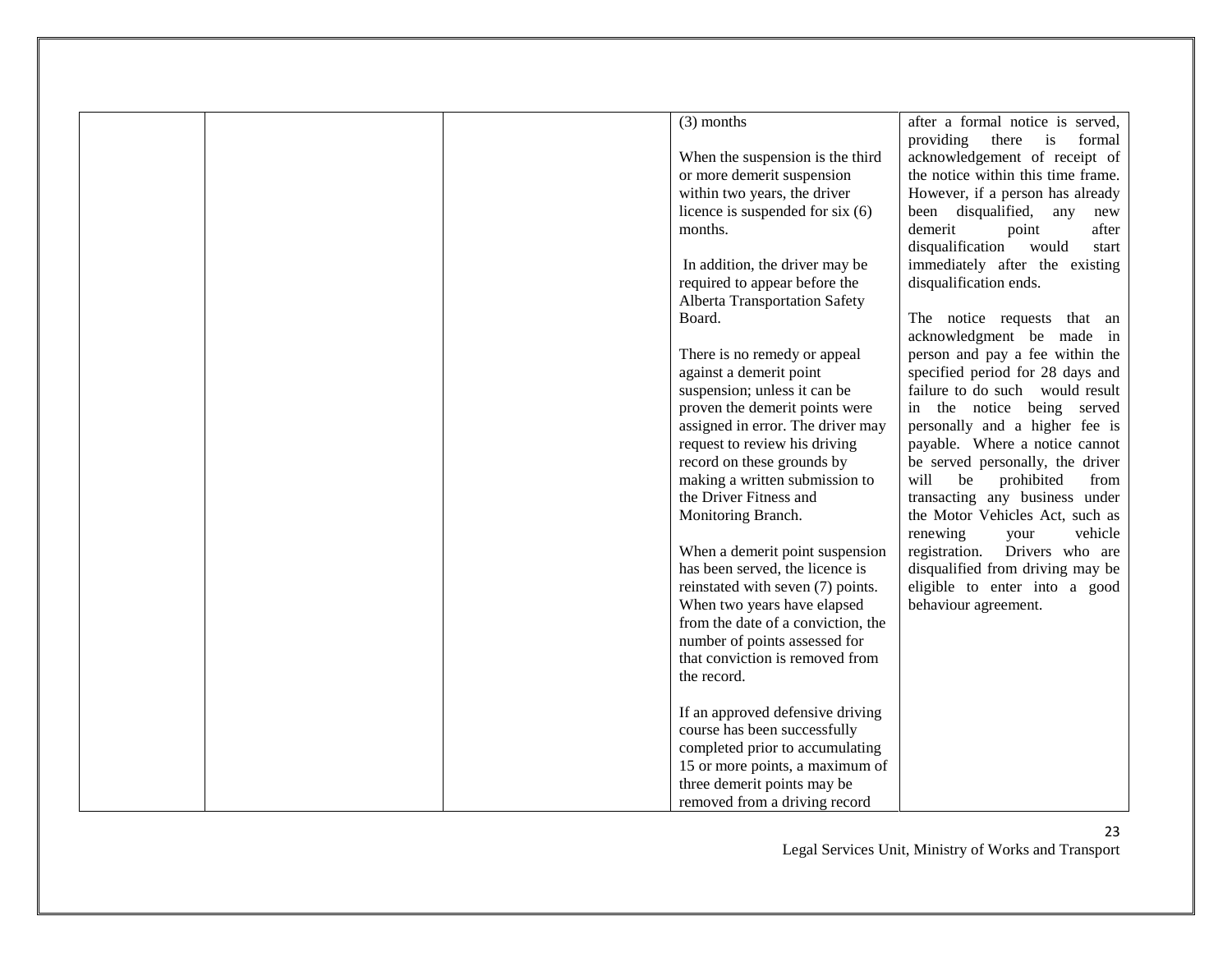|                                     |                                                                                             |                                                                                                                                                                                                                                                                                                             | once every two years.<br>Where the driver have obtained<br>eight (8) or more but less than<br>fifteen $(15)$ demerit points on the<br>licence, the Transport Authority<br>would send a Courtesy notice of<br>point standing to the driver.<br>Where the driver has<br>accumulated fifteen (15) or more<br>demerit points within a two-year<br>period, the driver's licence is<br>automatically suspended for a<br>period of one (1) month.<br>If the driver is suspended for a<br>second time within one a year<br>period, the driver's operator<br>licence is suspended for a further<br>three (3) months. However, if<br>the driver is suspended for a third<br>time within a two year period, the<br>driver's operator licence is<br>suspended for six (6) months and<br>the driver is required to appear<br>before the Alberta Transportation<br>Safety Board. |                                                                                                                                                                                                                                                         |
|-------------------------------------|---------------------------------------------------------------------------------------------|-------------------------------------------------------------------------------------------------------------------------------------------------------------------------------------------------------------------------------------------------------------------------------------------------------------|--------------------------------------------------------------------------------------------------------------------------------------------------------------------------------------------------------------------------------------------------------------------------------------------------------------------------------------------------------------------------------------------------------------------------------------------------------------------------------------------------------------------------------------------------------------------------------------------------------------------------------------------------------------------------------------------------------------------------------------------------------------------------------------------------------------------------------------------------------------------|---------------------------------------------------------------------------------------------------------------------------------------------------------------------------------------------------------------------------------------------------------|
| <b>Warning/Notice</b><br>to Drivers | In Jamaica, under the Road Traffic<br>Act warnings or notices are not<br>issued to drivers. | According to Section $1(1)$ of the<br><b>Road Traffic Offenders Act</b><br>1988, provides that where a<br>person is convicted of a driving<br>offence, or has obtained 12 or<br>more penalty points<br>(endorsements) within 3 years,<br>the Licence holder would receive<br>a summons in the post advising | As a new driver, upon accruing 2<br>to 5 points he/she would be sent a<br>warning letter.<br>As a driver with a full licence,<br>upon accruing 2 to 8 points<br>he/she would be sent a warning<br>letter.                                                                                                                                                                                                                                                                                                                                                                                                                                                                                                                                                                                                                                                          | Where a person accrues six or<br>more demerit points, he/she<br>would receive a notice warning<br>that he/she is close to being<br>disqualified from driving.<br>The warning notice shows:<br>offence details<br>the date each offence<br>was committed |

24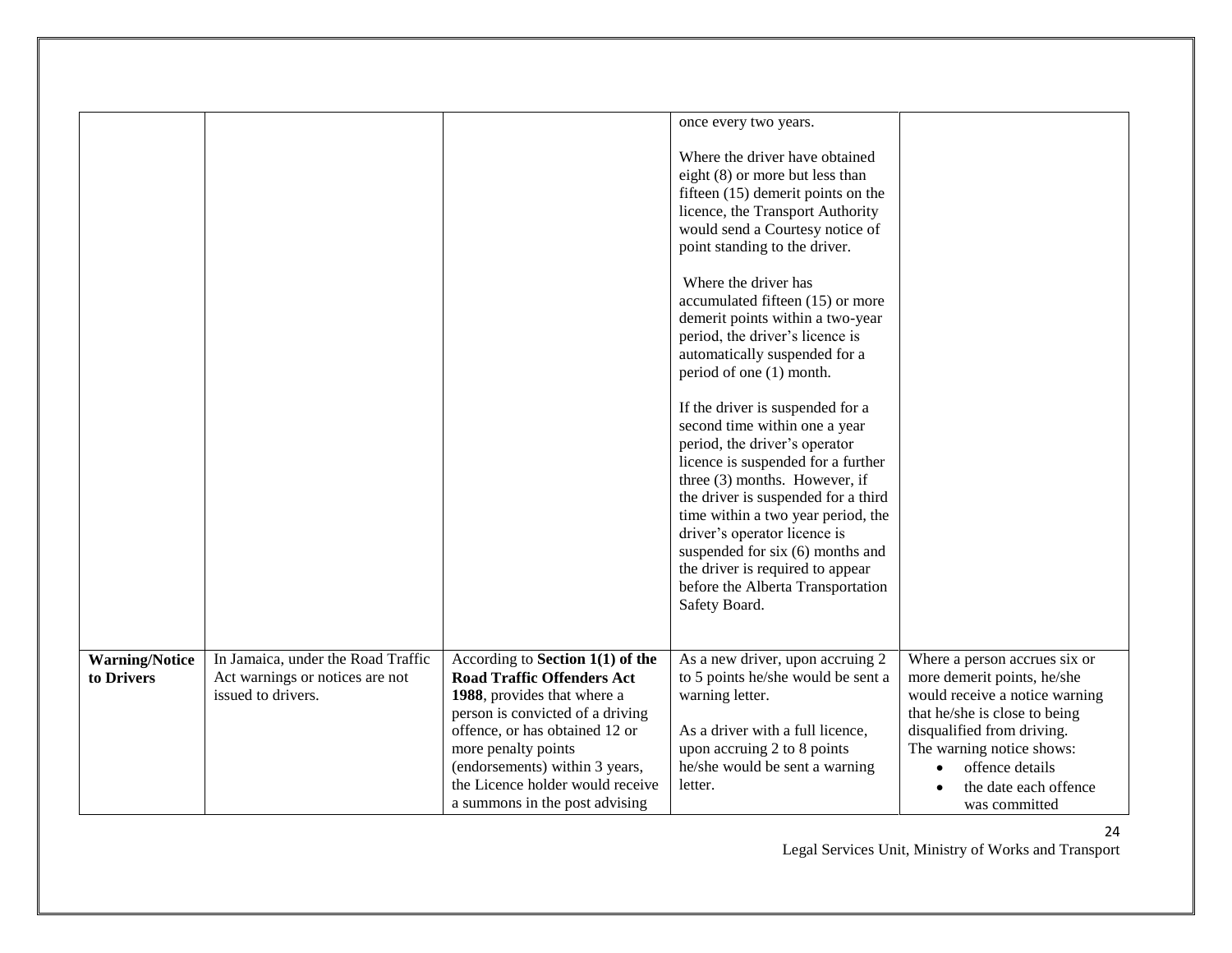|                                                        |                                                                                                                                                                                                                                                                                                                                                                                                                                                                        | that he/she must go to Court to<br>ascertain the penalty to be<br>prescribed.                                                                                                                                                                                                                                                                                                                                                                                                                                                                                                                                                                                                                                                                                                                                                                                                            |                                                                                                                                                                                                                             | the number of demerit<br>points for each offence.                                                                                                                                                                                                                                                                                                                                                                                                                                                                                                                                                                                                                                                                                                                                                                                                                                                                                                                                                  |
|--------------------------------------------------------|------------------------------------------------------------------------------------------------------------------------------------------------------------------------------------------------------------------------------------------------------------------------------------------------------------------------------------------------------------------------------------------------------------------------------------------------------------------------|------------------------------------------------------------------------------------------------------------------------------------------------------------------------------------------------------------------------------------------------------------------------------------------------------------------------------------------------------------------------------------------------------------------------------------------------------------------------------------------------------------------------------------------------------------------------------------------------------------------------------------------------------------------------------------------------------------------------------------------------------------------------------------------------------------------------------------------------------------------------------------------|-----------------------------------------------------------------------------------------------------------------------------------------------------------------------------------------------------------------------------|----------------------------------------------------------------------------------------------------------------------------------------------------------------------------------------------------------------------------------------------------------------------------------------------------------------------------------------------------------------------------------------------------------------------------------------------------------------------------------------------------------------------------------------------------------------------------------------------------------------------------------------------------------------------------------------------------------------------------------------------------------------------------------------------------------------------------------------------------------------------------------------------------------------------------------------------------------------------------------------------------|
| <b>Duration and</b><br><b>Expungement</b><br>of Points | Where demerit points have been<br>recorded against a person's licence<br>under Section 59A, of the Road<br><b>Traffic Act</b> and for a period of<br>three years after the date of the<br>latest recording of such demerit<br>points no further demerit points are<br>recorded against his licence, then<br>upon the expiration of the period<br>of three years, the demerit points<br>recorded against the person's<br>licence shall be expunged from the<br>records. | <b>Section 45 of the Road Traffic</b><br>Offenders Act, 1988 at provides<br>that Endorsements will expire<br>automatically when they are no<br>longer valid. The endorsement is<br>'valid' for the first 3 years, for a<br>4-year endorsement 10 years, for<br>an 11-year endorsement.<br>The amount of time in which an<br>endorsement remains on a<br>licence depends on the type of<br>offence committed.<br>The date in which the<br>endorsement starts also depends<br>on the type of offence.<br>Endorsements must remain on a<br>licence for 11 years from date of<br>conviction if the offence is:<br>(i) Drinking/drugs and<br>driving;<br>(ii) Causing death by<br>careless driving whilst<br>under the influence of<br>drink/drugs; or<br>(iii) Causing death by<br>careless driving, then<br>failing to provide a<br>specimen for analysis.<br>Endorsements must remain on a | According to Section 20(2) of<br>the Traffic Safety Act - Demerit<br>Points programme and Service of<br>Document Regulations, demerit<br>points stay on a person's record<br>for two years from the date of the<br>offence. | Demerit points remain on the<br>driver's licence record for three<br>years from the date of the offence<br>- Section 98B(1) Motor<br>Vehicles Act, 1959<br>Discounting/Waiving of the<br>imposition of Demerit Points by<br>the Court:<br>Section 98B(4) of the Motor<br>Vehicles Act, 1959 states that if<br>a Court by which a person is<br>convicted of an offence is<br>satisfied by evidence given on<br>oath forthwith on conviction that<br>the offence is trifling, or that any<br>other proper cause exists it may<br>order that a reduced number of<br>demerit points or no demerit<br>points, are incurred by the<br>person.<br>Where a disqualified person<br>institutes an appeal against a<br>conviction for an offence in<br>respect of which demerit points<br>were incurred or applied for a<br>rehearing of the proceedings that<br>led to conviction, the<br>disqualification is inoperative<br>until the appeal or application<br>for rehearing is determined or<br>withdrawn. |

25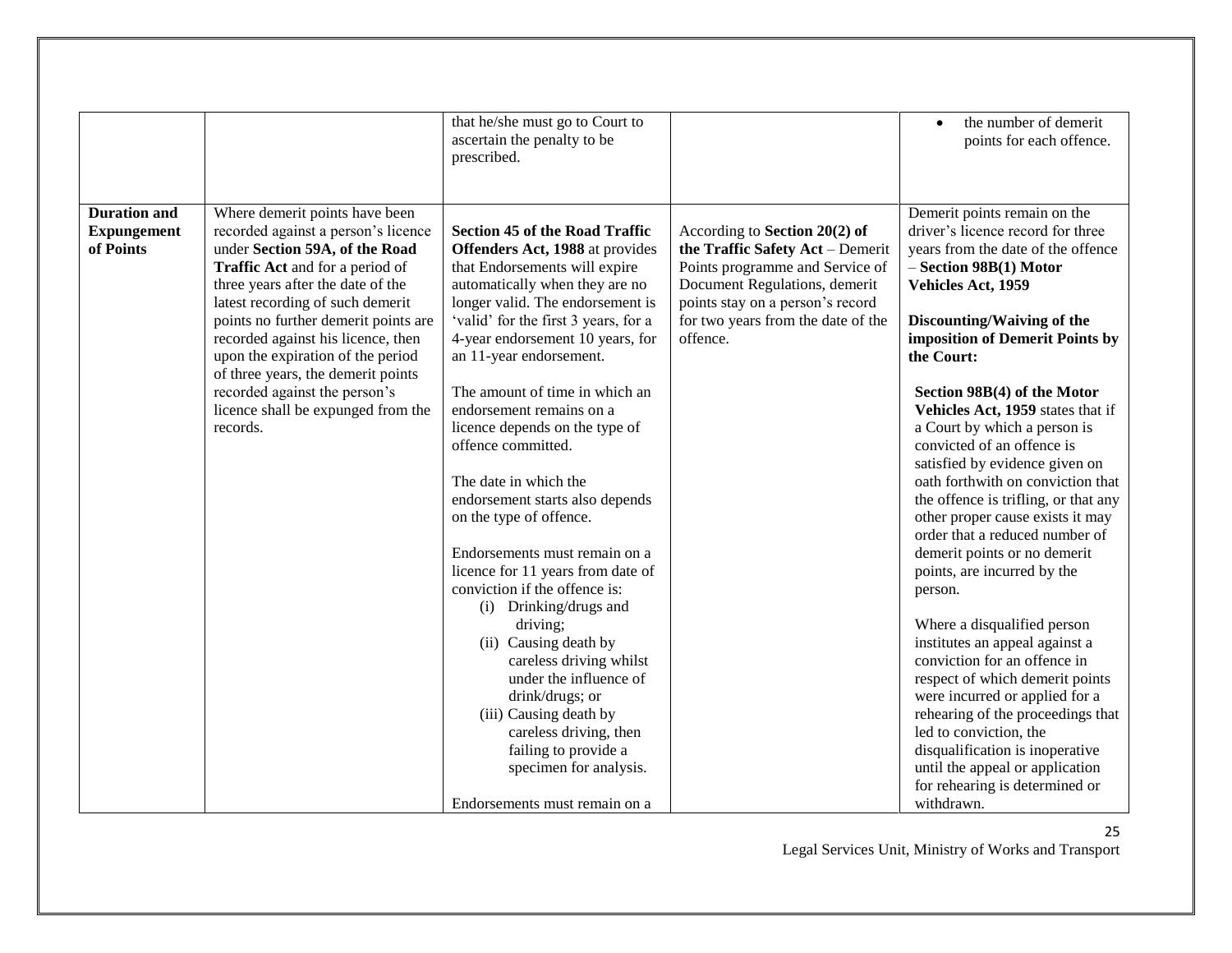|                                 |                                                                      | licence for four years from date                                                                                                                                                                                                                                                                                                                                                                                                                                                                                                                                  |                                                                                                                                                                                                                                                                                                                                                                                                                                                                                                                   |                                                                                                                                                                                                                                                                                                                                                                                                                                                                                                                                                                                                                    |
|---------------------------------|----------------------------------------------------------------------|-------------------------------------------------------------------------------------------------------------------------------------------------------------------------------------------------------------------------------------------------------------------------------------------------------------------------------------------------------------------------------------------------------------------------------------------------------------------------------------------------------------------------------------------------------------------|-------------------------------------------------------------------------------------------------------------------------------------------------------------------------------------------------------------------------------------------------------------------------------------------------------------------------------------------------------------------------------------------------------------------------------------------------------------------------------------------------------------------|--------------------------------------------------------------------------------------------------------------------------------------------------------------------------------------------------------------------------------------------------------------------------------------------------------------------------------------------------------------------------------------------------------------------------------------------------------------------------------------------------------------------------------------------------------------------------------------------------------------------|
|                                 |                                                                      | of conviction if the offence is:<br>(i) Reckless/dangerous<br>driving;<br>(ii) Offences resulting in<br>disqualification; or<br>(iii) Disqualification from<br>holding a full licence<br>until a driving test has<br>been passed.<br>Endorsements must remain on a<br>licence for four years from the<br>date of offence in all other cases.                                                                                                                                                                                                                      |                                                                                                                                                                                                                                                                                                                                                                                                                                                                                                                   | If the appeal is determined and<br>upheld, since the person is no<br>longer disqualified, any demerit<br>points for other offences must be<br>discounted.<br>It is noteworthy that section<br>98BH of the Motor Vehicles<br>Act, 1959 states that a Court in<br>determining the penalty to be<br>imposed on a person convicted of<br>an offence must not take into<br>account the fact, in consequence<br>of the conviction, demerit points<br>will be incurred by the person.                                                                                                                                     |
| <b>Simultaneous</b><br>multiple | At present there is no provision<br>for Simultaneous offences in the | <b>The Road Traffic Offenders</b><br>Act 1988 at Section 28(4)                                                                                                                                                                                                                                                                                                                                                                                                                                                                                                    | Sections 5(1) Traffic Safety Act<br>c. T-6, Demerit Points Program                                                                                                                                                                                                                                                                                                                                                                                                                                                | If a person is convicted of, or<br>expiates two or more offences                                                                                                                                                                                                                                                                                                                                                                                                                                                                                                                                                   |
| offences                        | Act.                                                                 | provides "Where a person is<br>convicted (whether on the same<br>occasion or not) of two or more<br>offences committed on the same<br>occasion and involving<br>obligatory endorsement, the total<br>number of penalty points to be<br>attributed to them is the number<br>or highest number that would be<br>attributed on a conviction of one<br>of them so that if the convictions<br>are on different occasions the<br>number of penalty points to be<br>attributed to the offences on the<br>later occasion or occasions shall<br>be restricted accordingl." | and Service of Documents<br>Regulation, provides that "If a<br>person satisfies the Registrar that<br>demerit points have been<br>assessed and recorded on the<br>person's driving record for<br>multiple convictions arising out<br>of the same circumstances, the<br>Registrar must adjust the demerit<br>points to assess and record<br>demerit points for one conviction<br>of a demerit offence only, being<br>the conviction for the demerit<br>offence carrying the greatest<br>number of demerit points". | arising from the same incident,<br>demerit points are incurred only<br>in respect of the one offence(s)<br>that attracts the most demerit<br>$points - Section 98B(3)$ of the<br>Motor Vehicles Act, 1959.<br>However, where a person is<br>convicted of, or expiates two or<br>more offences arising from the<br>same incident, and the offences<br>include a red light offence and a<br>speeding offence, demerit points<br>are incurred for both offences -<br>Section 98B(3a) of the Motor<br><b>Vehicles and Road Traffic Act,</b><br>1959.<br>In addition, where a person is<br>convicted of, or expiates an |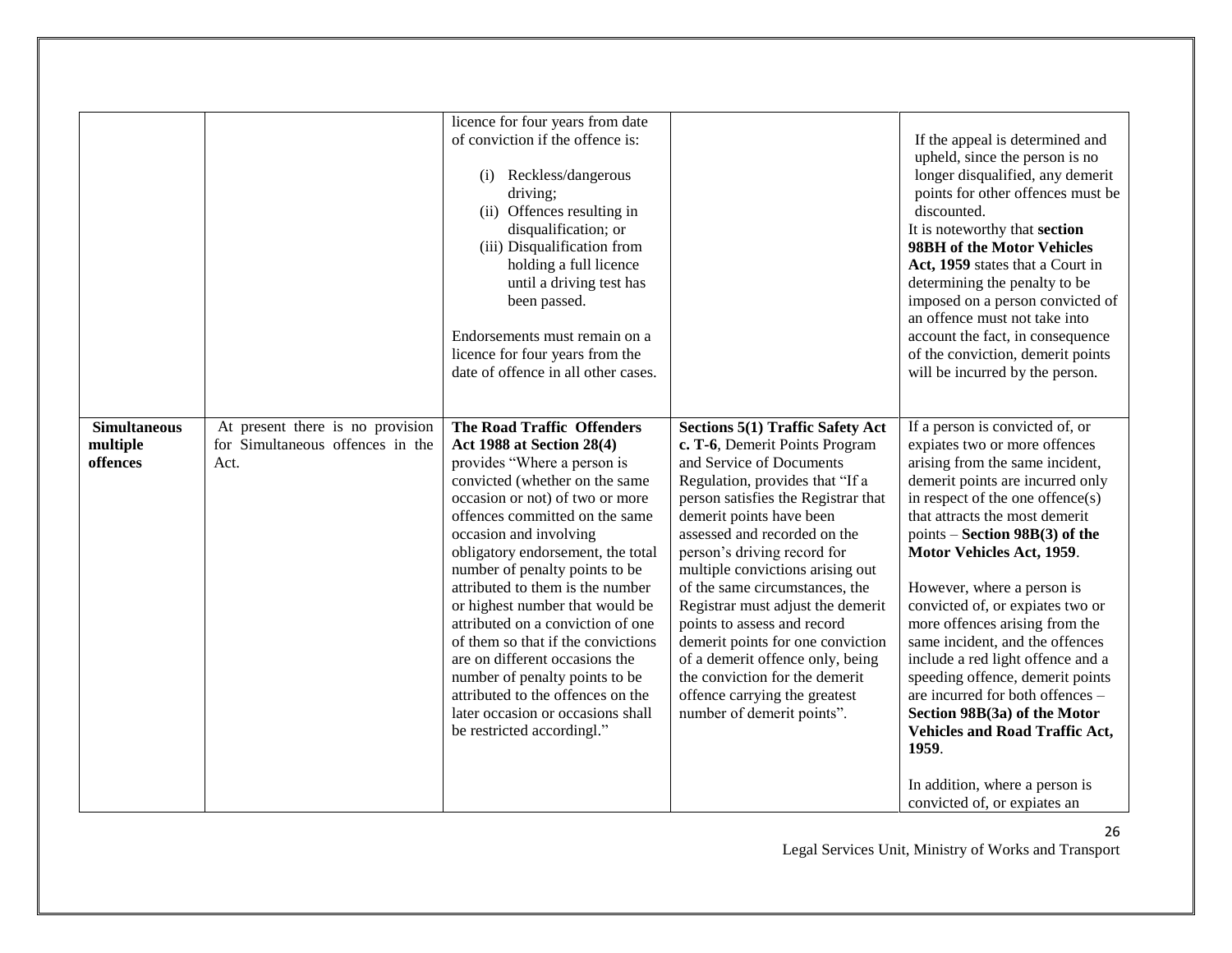| <b>Rehabilitative</b> | At present there is no provision for | <b>Section 34 of the Road Safety</b>                           | According to the Traffic Safety                                   | offence against the Road Traffic<br>Act 1961, section 79B (being the<br>owner of a vehicle which was<br>captured by a photographic<br>detection device as having been<br>involved in two or more<br>prescribed offences arising from<br>the same incident) and the<br>offences include a red light<br>offence and a speeding offence,<br>the number of demerit points is<br>the sum of the number of demerit<br>points for the red light and the<br>speeding offence - Section<br>98(3b); section 79B Road<br>Traffic Act, 1951.<br><b>Newly Licensed Driver:</b> |
|-----------------------|--------------------------------------|----------------------------------------------------------------|-------------------------------------------------------------------|-------------------------------------------------------------------------------------------------------------------------------------------------------------------------------------------------------------------------------------------------------------------------------------------------------------------------------------------------------------------------------------------------------------------------------------------------------------------------------------------------------------------------------------------------------------------|
| Approach              | Rehabilitative approaches in the     | Act 2006 (if and when in force)                                | <b>Act, Demerit Points Program</b>                                |                                                                                                                                                                                                                                                                                                                                                                                                                                                                                                                                                                   |
|                       | Act.                                 | inserts new Sections 30A-30D                                   | and Service of Documents                                          | For a learner's permit or                                                                                                                                                                                                                                                                                                                                                                                                                                                                                                                                         |
|                       |                                      | into the 1988 Road Traffic<br>Offenders Act in order to enable | Regulation, Alberta 331/2002,<br>when a driver is convicted of an | provisional licence, if four (4) or<br>more demerit points are                                                                                                                                                                                                                                                                                                                                                                                                                                                                                                    |
|                       |                                      | Courts to offer persons convicted                              | impaired driving charge, the                                      | accumulated, a driver will be                                                                                                                                                                                                                                                                                                                                                                                                                                                                                                                                     |
|                       |                                      | of careless driving, speeding or                               | licence suspension takes effect at                                | disqualified from holding or                                                                                                                                                                                                                                                                                                                                                                                                                                                                                                                                      |
|                       |                                      | failing to comply with traffic                                 | that time.                                                        | obtaining a permit or licence for                                                                                                                                                                                                                                                                                                                                                                                                                                                                                                                                 |
|                       |                                      | signs, the opportunity of                                      |                                                                   | six (6) months. Such a driver may                                                                                                                                                                                                                                                                                                                                                                                                                                                                                                                                 |
|                       |                                      | reducing the number of penalty                                 | A Notice of Suspension will be                                    | be given the option of entering a                                                                                                                                                                                                                                                                                                                                                                                                                                                                                                                                 |
|                       |                                      | points to be taken into account                                | sent to the driver by mail to the                                 | Safer Driver Agreement for the                                                                                                                                                                                                                                                                                                                                                                                                                                                                                                                                    |
|                       |                                      | under Section 29 of the 1988<br>Offender Act by successfully   | last recorded address on the<br>licence.                          | duration of their provisional<br>licence - Section 81BA, Motor                                                                                                                                                                                                                                                                                                                                                                                                                                                                                                    |
|                       |                                      | completing a retraining course.                                |                                                                   | Vehicles Act, 1959                                                                                                                                                                                                                                                                                                                                                                                                                                                                                                                                                |
|                       |                                      |                                                                | Suspensions remain in effect                                      |                                                                                                                                                                                                                                                                                                                                                                                                                                                                                                                                                                   |
|                       |                                      |                                                                | until all the conditions on the                                   | Fully Licensed Driver:                                                                                                                                                                                                                                                                                                                                                                                                                                                                                                                                            |
|                       |                                      |                                                                | Notice of Suspension are met.                                     |                                                                                                                                                                                                                                                                                                                                                                                                                                                                                                                                                                   |
|                       |                                      |                                                                | This includes drivers who have                                    | The driver agreeing to the 'good                                                                                                                                                                                                                                                                                                                                                                                                                                                                                                                                  |
|                       |                                      |                                                                | left the province. The Notice of                                  | behaviour' option, must notify                                                                                                                                                                                                                                                                                                                                                                                                                                                                                                                                    |
|                       |                                      |                                                                | Suspension will include basic                                     | the Registrar of Motor Vehicles                                                                                                                                                                                                                                                                                                                                                                                                                                                                                                                                   |
|                       |                                      |                                                                | conditions that have to be met.                                   | within 21 days of the date of                                                                                                                                                                                                                                                                                                                                                                                                                                                                                                                                     |
|                       |                                      |                                                                | For an impaired driving charge                                    | issue on the notice of                                                                                                                                                                                                                                                                                                                                                                                                                                                                                                                                            |

27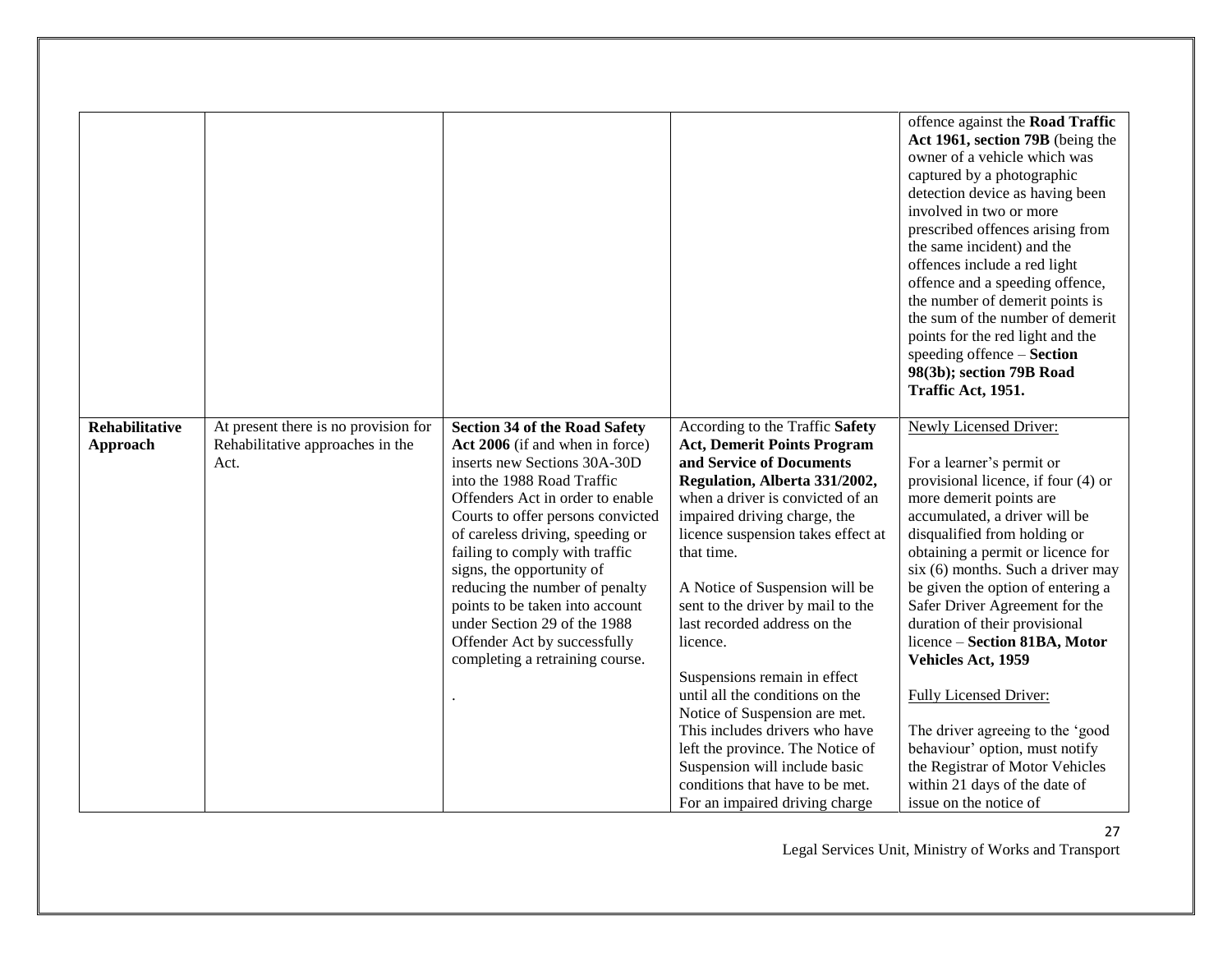|  | they are: Complete the Impaired   | disqualification at a post office,  |
|--|-----------------------------------|-------------------------------------|
|  |                                   |                                     |
|  | Driving Program.                  | or within 28 days at a Service SA   |
|  | Driver must finish either course: | customer service centre. Failure    |
|  | Planning Ahead which is a one-    | to apply within this time frame     |
|  | day course dealing with impaired  | will result in the disqualification |
|  | driving. It covers impaired-      | taking effect. Once the good        |
|  | driving laws, the effect alcohol  | behaviour condition is accepted     |
|  | has on the body and how to        | by the Registrar, the driver will   |
|  | separate drinking and driving.    | be able to continue driving but, if |
|  | Drivers with a Code 10 on their   | two or more demerit points are      |
|  | Notice of Suspension must attend  | accumulated during the 12 month     |
|  | this program.                     | good behaviour period, the driver   |
|  | Impact is a weekend pre-          | will be disqualified for twice the  |
|  | treatment program. It teaches the | original disqualification period    |
|  | driver to think about how alcohol | with no right of appeal or further  |
|  | and other drugs are affecting his | good behaviour option. Demerit      |
|  | or her life                       | points associated with an existing  |
|  |                                   | demerit disqualification or good    |
|  |                                   | behaviour option are not counted    |
|  |                                   | towards a future disqualification.  |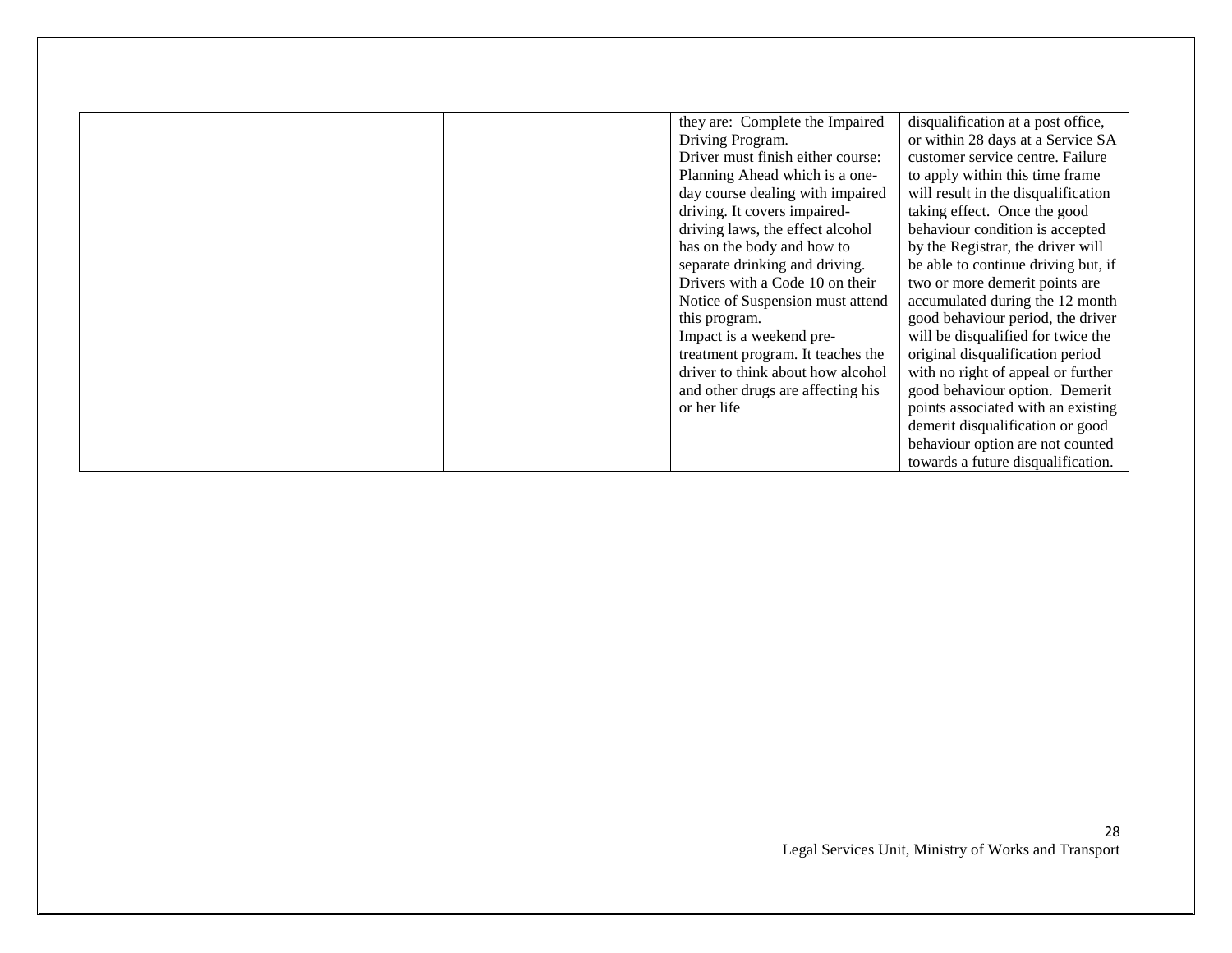### **"APPENDIX B"**

#### <span id="page-29-0"></span>Proposed Schedule – **The Demerit Points System**

|     | Column 1                                                            | Column <sub>2</sub>                                                                 | Column 3                        |
|-----|---------------------------------------------------------------------|-------------------------------------------------------------------------------------|---------------------------------|
|     | <b>Description of</b><br><b>Offence</b>                             | <b>Relevant Section/Regulation</b>                                                  | <b>Demerit</b><br><b>Points</b> |
| 1.  | Defaced or defective<br>Identification plate                        | Motor Vehicles And Road Traffic Act Ch.<br>48:50 Regulations Regulation 7           | 3                               |
| 2.  | No ID plate fixed to the<br>front and to the back of<br>the vehicle | Motor Vehicles And Road Traffic Act Ch.<br>48:50 Regulations, Regulation 9          | $\overline{4}$                  |
| 3.  | No ID lights on the<br>vehicles at night                            | Motor Vehicles And Road Traffic Act Ch.<br>48:50 Regulations, Regulation 10         | $\overline{2}$                  |
| 4.  | Vehicle with defective<br>brakes                                    | Motor Vehicles And Road Traffic Act Ch.<br>48:50 Regulations, Regulation $28(f)(v)$ | 3                               |
| 5.  | No Tare and M.G.W<br>painted on vehicles                            | Motor Vehicles And Road Traffic Act Ch.<br>48:50 Regulations, Regulation 28(h)      | $\overline{2}$                  |
| 6.  | Vehicle with defective<br>fittings                                  | Motor Vehicles And Road Traffic Act Ch.<br>48:50 Regulations, Regulation 28(i)      | 3                               |
| 7.  | Vehicle without<br>silencers or fitted with<br>cut outs             | Motor Vehicles And Road Traffic Act Ch.<br>48:50 Regulations, Regulation 28 (j)     | 3                               |
| 8.  | Unauthorised lights to<br>front or rear of vehicle                  | Motor Vehicles And Road Traffic Act Ch.<br>48:50 Regulations, Regulation 28(k)      | 3                               |
| 9.  | Vehicle without two<br>head lamps                                   | Motor Vehicles And Road Traffic Act Ch.<br>48:50 Regulations, Regulation 28 (m) (i) | 3                               |
| 10. | Vehicle without park<br>lights                                      | Motor Vehicles And Road Traffic Act Ch.<br>48:50 Regulations, Regulation 28(m)(ii)  | 3                               |
| 11. | Vehicle without tail                                                | Motor Vehicles And Road Traffic Act Ch.                                             | 3                               |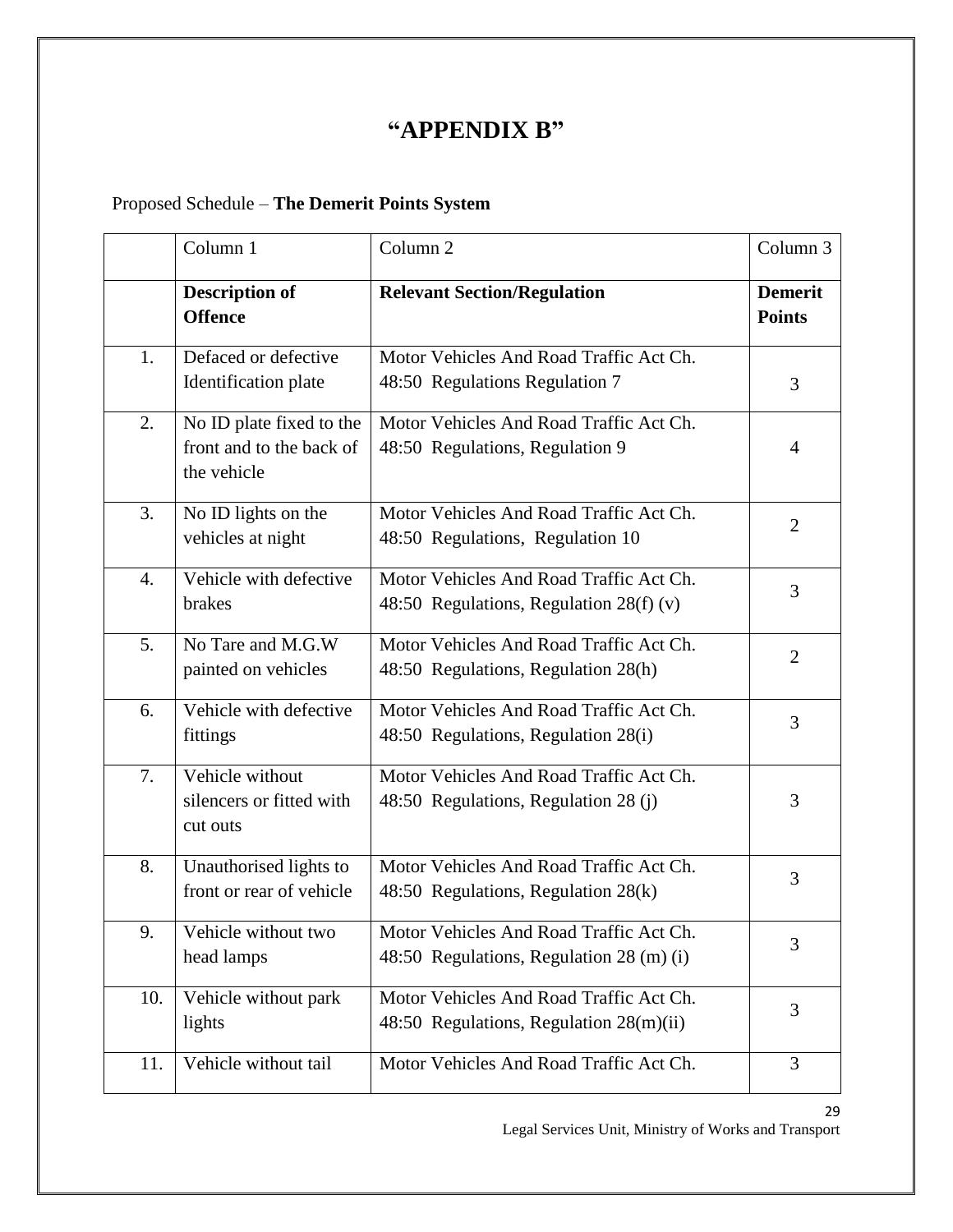|     | lights                                                                                                           | 48:50 Regulations, Regulation 28(m)(iii)                                                |                |
|-----|------------------------------------------------------------------------------------------------------------------|-----------------------------------------------------------------------------------------|----------------|
| 12. | Vehicle with<br>unauthorised spot or<br>swivel lights                                                            | Motor Vehicles And Road Traffic Act Ch.<br>48:50 Regulations, Regulation 28 (m)(iv)     | 4              |
| 13. | $\overline{No}$ "left hand drive"<br>notice affixed to<br>appropriate vehicle                                    | Motor Vehicles And Road Traffic Act Ch.<br>48:50 Regulations, Regulation 31(2)          | $\overline{2}$ |
| 14. | Reversing on roads for<br>an unreasonable<br>distance                                                            | Motor Vehicles And Road Traffic Act Ch.<br>48:50 Regulations, Regulation 38, Rule 1     | 3              |
| 15. | Reversing at the<br>junction of roads or<br>around the corner of<br>the City of Port of<br>Spain or San Fernando | Motor Vehicles And Road Traffic Act Ch.<br>48:50 Regulations, Regulation 38 Rule 1      | $\overline{2}$ |
| 16. | Improper overtaking on<br>the left side of the road                                                              | Motor Vehicles And Road Traffic Act Ch.<br>48:50 Regulations, Regulation 38, Rule 5(3)  | 6              |
| 17. | Obstructing overtaking<br>traffic                                                                                | Motor Vehicles And Road Traffic Act Ch.<br>48:50 Regulations, Regulation 38, Rule 5(4)  | 3              |
| 18. | Improper overtaking on<br>the right, cutting in                                                                  | Motor Vehicles And Road Traffic Act Ch.<br>48:50 Regulations, Regulation 38, Rule 5(5)  | 6              |
| 19. | Overtaking traffic at a<br>place dangerous to do                                                                 | Motor Vehicles And Road Traffic Act Ch.<br>48:50 Regulations, Regulation 38, Rule 5(6)  | 6              |
| 20. | Parking within three<br>meters of a fire hydrant                                                                 | Motor Vehicles And Road Traffic Act Ch.<br>48:50 Regulations, Regulation 38, Rule 5(12) | $\overline{2}$ |
| 21. | Parking within three<br>meters of the frontage<br>of a fire station                                              | Motor Vehicles And Road Traffic Act Ch.<br>48:50 Regulations, Regulation 38, Rule 5(13) | $\overline{2}$ |
| 22. | Negligently or wilfully<br>interrupting the free<br>passage or causing an<br>unnecessary                         | Motor Vehicles And Road Traffic Act Ch.<br>48:50 Regulations, Regulation 38, Rule 6     | 3              |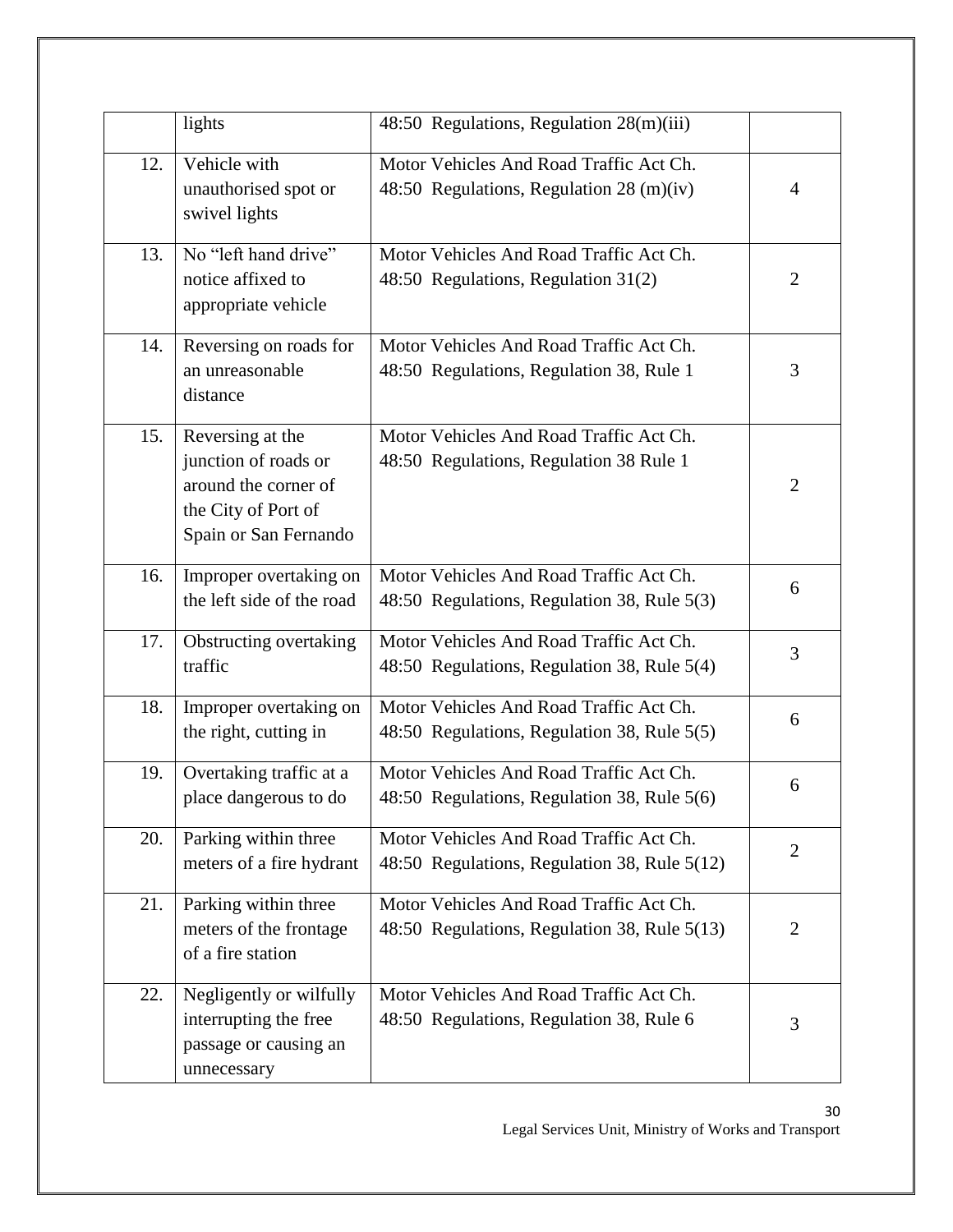|     | obstruction                                                                                      |                                                                                         |                |
|-----|--------------------------------------------------------------------------------------------------|-----------------------------------------------------------------------------------------|----------------|
| 23. | Vehicle without horn                                                                             | Motor Vehicles And Road Traffic Act Ch.<br>48:50 Regulations, Regulation 38, Rule 12(1) | 3              |
| 24. | Permitting excess<br>sparks smoke or visible<br>vapour to come from<br>vehicle                   | Motor Vehicles And Road Traffic Act Ch.<br>48:50 Regulations, Regulation 38, Rule 13    | $\overline{2}$ |
| 25. | Vehicle carrying<br>excessive projection                                                         | Motor Vehicles And Road Traffic Act Ch.<br>48:50 Regulations, Regulation 38, Rule 15    | 6              |
| 26. | Overcrowded vehicle                                                                              | Motor Vehicles And Road Traffic Act Ch.<br>48:50 Regulations, Regulation 38, Rule 16    | 3              |
| 27. | Carrying persons in a<br>dangerous manner                                                        | Motor Vehicles And Road Traffic Act Ch.<br>48:50 Regulations, Regulation 38, Rule 17    | 3              |
| 28. | Failing to draw up<br>vehicle for passage of<br>fire engine                                      | Motor Vehicles And Road Traffic Act Ch.<br>48:50 Regulations, Regulation 38, Rule 19    | 6              |
| 29. | Towing other than a<br>motor vehicle without<br>written permission of<br>the Licensing Authority | Motor Vehicles And Road Traffic Act Ch.<br>48:50 Regulations, Regulation 38, Rule 20    | 2              |
| 30. | Vehicle without<br>reflecting mirror                                                             | Motor Vehicles And Road Traffic Act Ch.<br>48:50 Regulations, Regulation 40             | 3              |
| 31. | Vehicle carrying<br>unsecured load                                                               | Motor Vehicles And Road Traffic Act Ch.<br>48:50 Regulations, Regulation 42             | 3              |
| 32. | Use of noisy vehicle                                                                             | Motor Vehicles And Road Traffic Act Ch.<br>48:50 Regulations, Regulation 43             | $\overline{2}$ |
| 33. | Use of vehicle with<br>defective tyres                                                           | Motor Vehicles And Road Traffic Act Ch.<br>48:50 Regulations, Regulation 44             | 3              |
| 34. | Use of vehicle with no<br>windshield wiper or<br>defective wiper                                 | Motor Vehicles And Road Traffic Act Ch.<br>48:50 Regulations, Regulation 46             | 3              |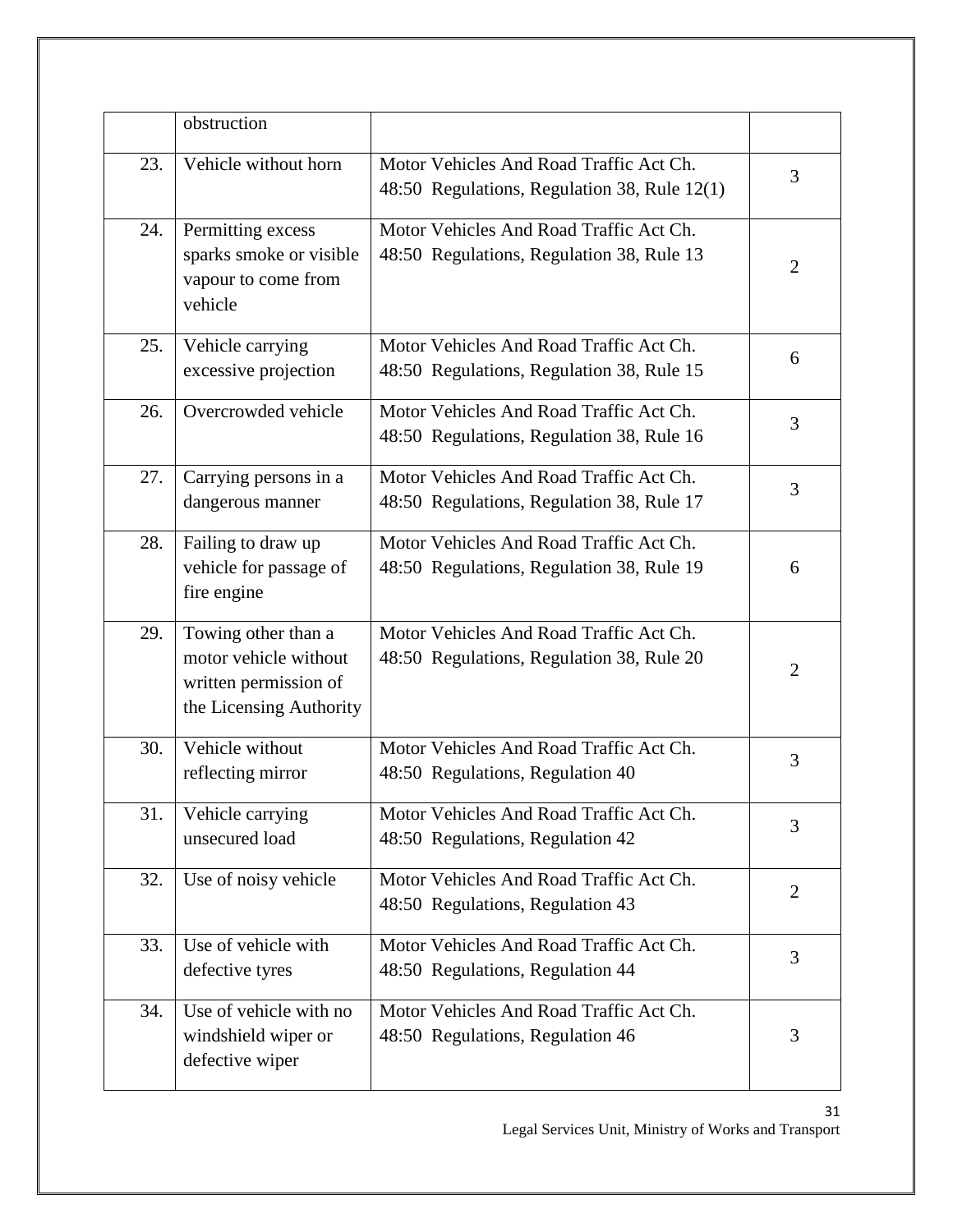| 35. | Driving vehicle on<br>footpath or pavement                                                                                                                                                          | Motor Vehicles And Road Traffic Act Ch.<br>48:50 Regulations, Regulation 57      | 3              |
|-----|-----------------------------------------------------------------------------------------------------------------------------------------------------------------------------------------------------|----------------------------------------------------------------------------------|----------------|
| 36. | Stopping or parking or<br>driving a motor vehicle<br>on a surveillance bay                                                                                                                          | Motor Vehicles And Road Traffic Act Ch.<br>48:50 Regulations, Regulation 110A(2) | 6              |
| 37. | Failing to produce taxi<br>driver's badge and<br>licence on demand                                                                                                                                  | Motor Vehicles And Road Traffic Act Ch.<br>48:50 Regulations, Regulation 115     | $\overline{4}$ |
| 38. | Using or altering a<br>motor vehicle or trailer<br>for a purpose not<br>authorised by the<br>registration or<br><b>Licensing Authority</b>                                                          | Motor Vehicles And Road Traffic Act Ch.<br>48:50, section $21(1)$ (b)            | 3              |
| 39. | <b>Public Service Vehicle</b><br>carrying excess<br>passengers                                                                                                                                      | Motor Vehicles And Road Traffic Act Ch.<br>48:50, section $21(1)(c)$             | $\overline{4}$ |
| 40. | Goods vehicle carrying<br>excess weight                                                                                                                                                             | Motor Vehicles And Road Traffic Act Ch.<br>48:50, section $21(1)(c)$             | 3              |
| 41. | Use of motor vehicle<br>with the windscreen or<br>any other window fitted<br>with glass so tinted,<br>treated or darkened as<br>to obscure the view of<br>the inside of the vehicle<br>from outside | Motor Vehicles And Road Traffic Act Ch.<br>48:50, section $23(1)(d)$             | 3              |
| 42. | Use of motor vehicle<br>under dealer's licence<br>by a person other than a<br>dealer                                                                                                                | Motor Vehicles And Road Traffic Act Ch.<br>48:50, Section 39                     | 3              |
| 43. | <b>Riding Motor Cycle</b><br>without safety helmet                                                                                                                                                  | Motor Vehicles And Road Traffic Act Ch.<br>48:50, Section 43(1)                  | $\overline{2}$ |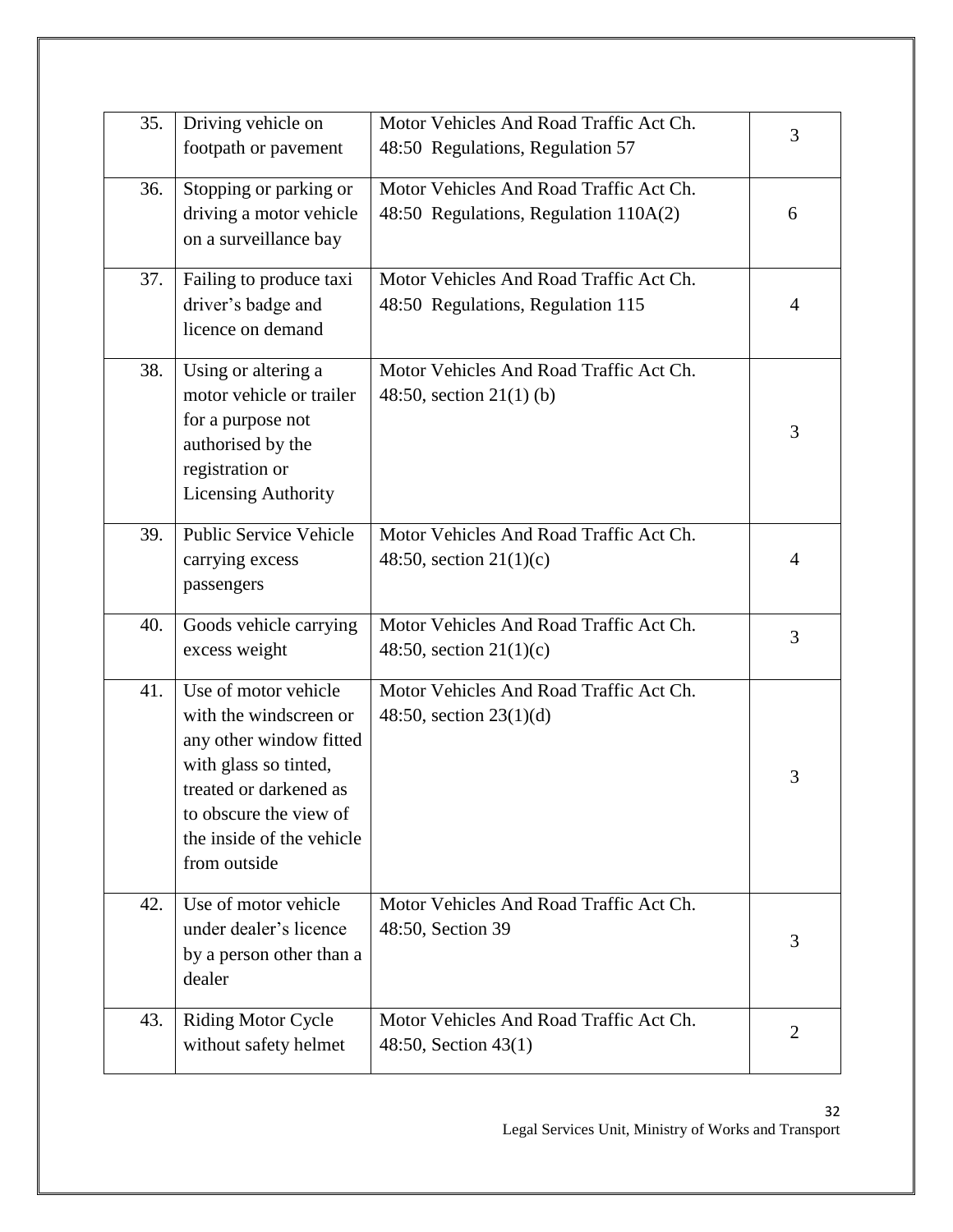| 44. | Failure of a driver and<br>any passenger<br>seventeen years and<br>over to wear a seat belt<br>while the vehicle is in<br>motion                  | Motor Vehicles And Road Traffic Act Ch.<br>48:50, Section $43C(1)$                                                                     | 4                               |
|-----|---------------------------------------------------------------------------------------------------------------------------------------------------|----------------------------------------------------------------------------------------------------------------------------------------|---------------------------------|
| 45. | Driving a vehicle with<br>a person in the front<br>seat who is not wearing<br>a seat belt                                                         | Motor Vehicles And Road Traffic Act Ch.<br>48:50, Section 43C (1A)                                                                     | 4                               |
| 46. | Driving a vehicle with<br>a child in the front seat<br>who is five years and<br>under                                                             | Motor Vehicles And Road Traffic Act Ch.<br>48:50, Section $43D(1)(a)$                                                                  | 4                               |
| 47. | Failing to place a child<br>who is five years and<br>under in a child<br>restraint or booster seat<br>in the vehicle while<br>driving the vehicle | Motor Vehicles And Road Traffic Act Ch.<br>48:50, Section $43D(1)$ (b)                                                                 | 4                               |
| 48. | Exceeding the specified<br>speed limit<br>By $0 - 9$ km/hr<br>By 10-20 km/hr<br>By 21-30 km/hr                                                    | Motor Vehicles And Road Traffic Act Ch.<br>48:50, Section $62(1)$<br>Penalty: \$1,000.00<br>Penalty: \$1,500.00<br>Penalty: \$2,000.00 | $\theta$<br>$\overline{2}$<br>4 |
| 49. | By 31 or more km/hr<br>Motor racing and speed<br>trials between motor<br>vehicles without<br>permission                                           | Penalty: \$3,000.00<br>Motor Vehicles And Road Traffic Act Ch.<br>48:50, Section 63                                                    | 6<br>6                          |
| 50. | <b>Breach of Traffic Order</b><br>made by the Minister                                                                                            | Motor Vehicles And Road Traffic Act Ch.<br>48:50 Section 65(1)                                                                         | 4                               |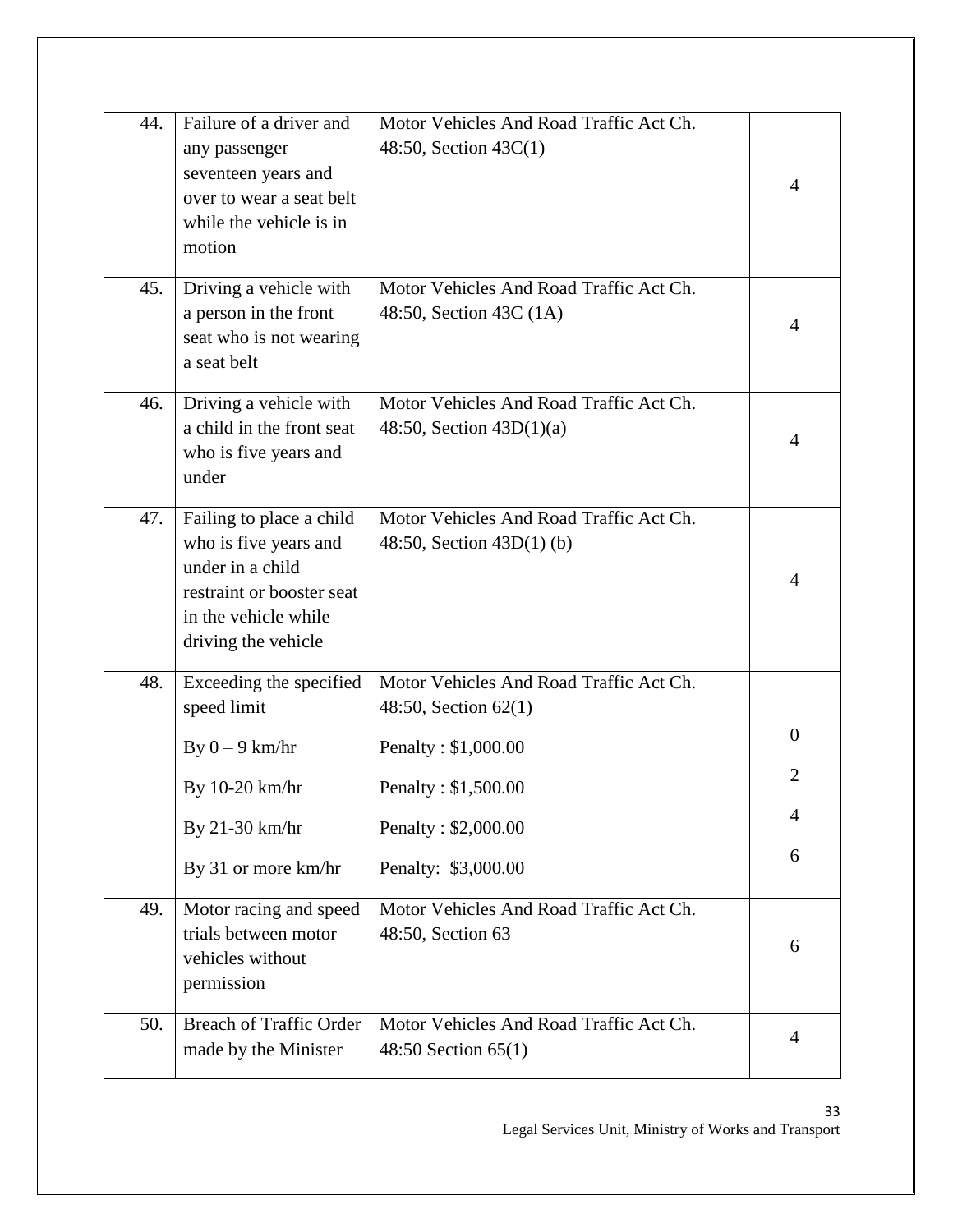| 51. | Failing to comply with<br>directive of a police<br>constable                                                                                                                                | Motor Vehicles And Road Traffic Act Ch.<br>48:50 Section $66(a)$    | 6              |
|-----|---------------------------------------------------------------------------------------------------------------------------------------------------------------------------------------------|---------------------------------------------------------------------|----------------|
| 52. | Failing to comply with<br>a traffic sign (excluding<br>an electric automatic<br>signal) or notice<br>authorised by the<br>Licensing Authority or<br>Commissioner of<br>Police respectively. | Motor Vehicles And Road Traffic Act Ch.<br>48:50 Section 66(b)      | 3              |
| 53. | Failing to comply with<br>an electric automatic<br>signal (traffic light)                                                                                                                   | Motor Vehicles And Road Traffic Act Ch.<br>$48:50$ Section $66(b)$  | 6              |
| 54. | Contravention of<br>Traffic Order made by<br>the Commissioner of<br>Police                                                                                                                  | Motor Vehicles And Road Traffic Act Ch.<br>48:50 Section 68 (7)     | 3              |
| 55. | Dangerous Driving                                                                                                                                                                           | Motor Vehicles And Road Traffic Act Ch.<br>48:50 Section 71A        | 14             |
| 56. | Motor Cyclist holding<br>onto another moving<br>vehicle                                                                                                                                     | Motor Vehicles And Road Traffic Act Ch.<br>48:50 Section $77(2)(a)$ | $\overline{2}$ |
| 57. | Motor Cyclist riding<br>with no hands on the<br>handle bar                                                                                                                                  | Motor Vehicles And Road Traffic Act Ch.<br>48:50 Section 77(2)(b)   | $\overline{2}$ |
| 58. | Standing for hire at a<br>place not appointed for<br>the purpose                                                                                                                            | Motor Vehicles And Road Traffic Act Ch.<br>48:50 Section 91(3)      | 3              |
| 59. | Unauthorised parking<br>on grounds of a public<br>building                                                                                                                                  | Motor Vehicles And Road Traffic Act Ch.<br>48:50 Section 107(1)     | $\overline{2}$ |
| 60. | Use of Priority Bus<br>Route by unauthorised                                                                                                                                                | Special Roads (Traffic) Regulations Ch. 48:01,                      | 6              |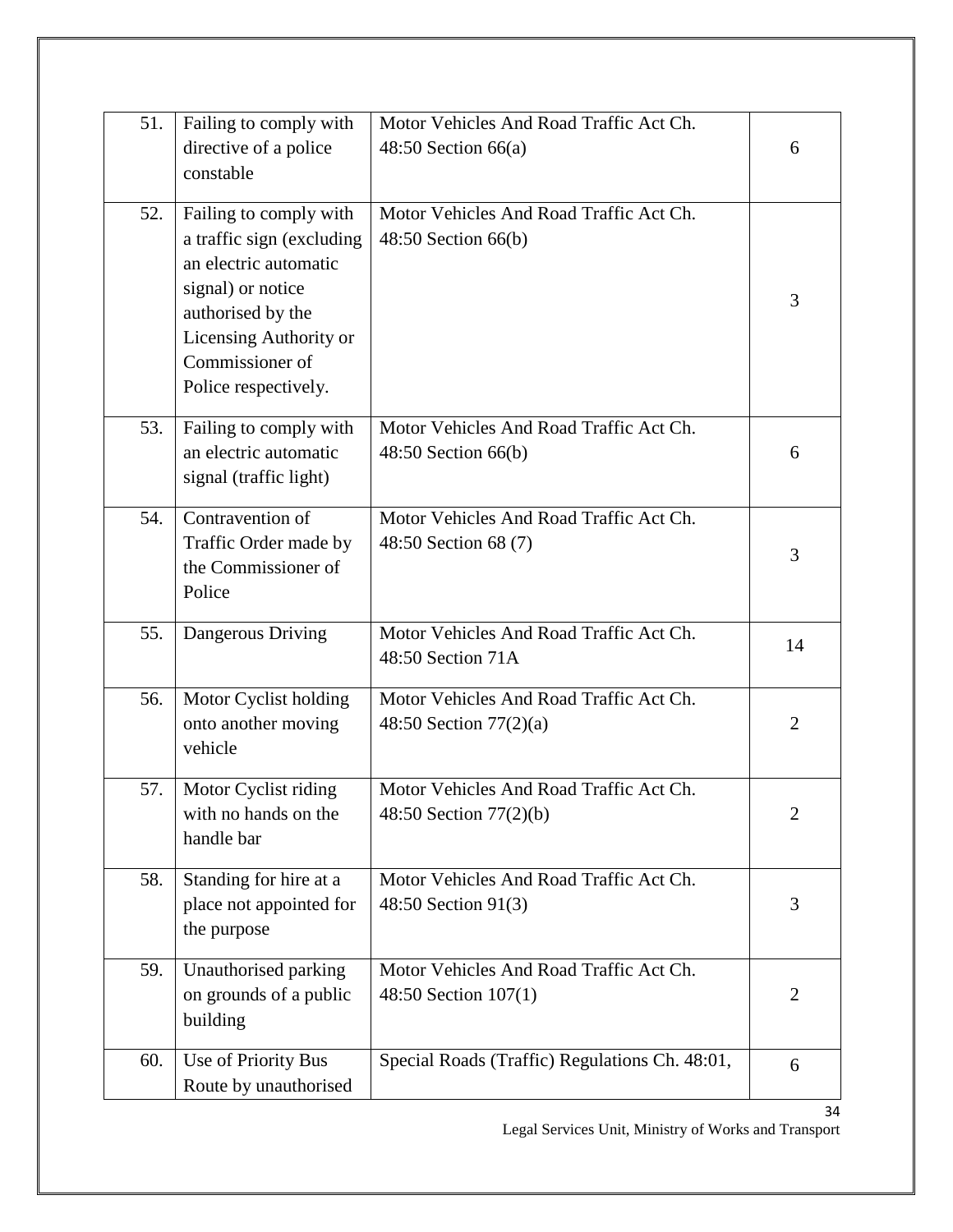|     | vehicle                                                                                                                                                              | Regulation 2                                                                             |    |
|-----|----------------------------------------------------------------------------------------------------------------------------------------------------------------------|------------------------------------------------------------------------------------------|----|
| 61. | Using or causing to be<br>used or permitting a<br>person to use a motor<br>vehicle or licenced<br>trailer on a public road<br>without a valid policy<br>of insurance | Motor Vehicles Insurance (Third Party Risks)<br>Act, Ch. 48:51, section 3                | 6  |
| 62. | Unauthorised driving<br>or parking within<br>Queen's Park Savannah                                                                                                   | Queen's Park Act, Ch. 41:04, Regulation 1A                                               | 4  |
| 63. | Operation of Maxi-<br>taxis outside specified<br>route                                                                                                               | Maxi-Taxi Act, Ch. 48:53, section 12(1)                                                  | 4  |
| 64. | Vehicle painted in such<br>a manner as to be<br>mistaken for a maxi<br>taxi                                                                                          | Maxi-Taxi Act, Ch. 48:53, section 12(1)                                                  | 4  |
| 65. | Driving while holding<br>or using a hand held<br>mobile device                                                                                                       | Motor Vehicles and Road Traffic (Mobile<br>Devices) Regulations, Ch. 48:50, Regulation 5 | 6  |
| 66. | Using a wireless<br>communication device<br>to view, send or<br>compose an electronic<br>message while driving<br>or having charge of a<br>vehicle                   | Motor Vehicles and Road Traffic (Mobile<br>Devices) Regulations, Ch. 48:50, Regulation 7 | 6  |
| 67. | Driving while<br>disqualified                                                                                                                                        | Motor Vehicles and Road Traffic Act Ch.<br>48:50, section 42                             | 14 |
| 68. | Driving or being in<br>charge of a vehicle<br>while blood alcohol<br>levels exceed                                                                                   | Motor Vehicles and Road Traffic Act Ch.<br>48:50, section 70A                            | 9  |